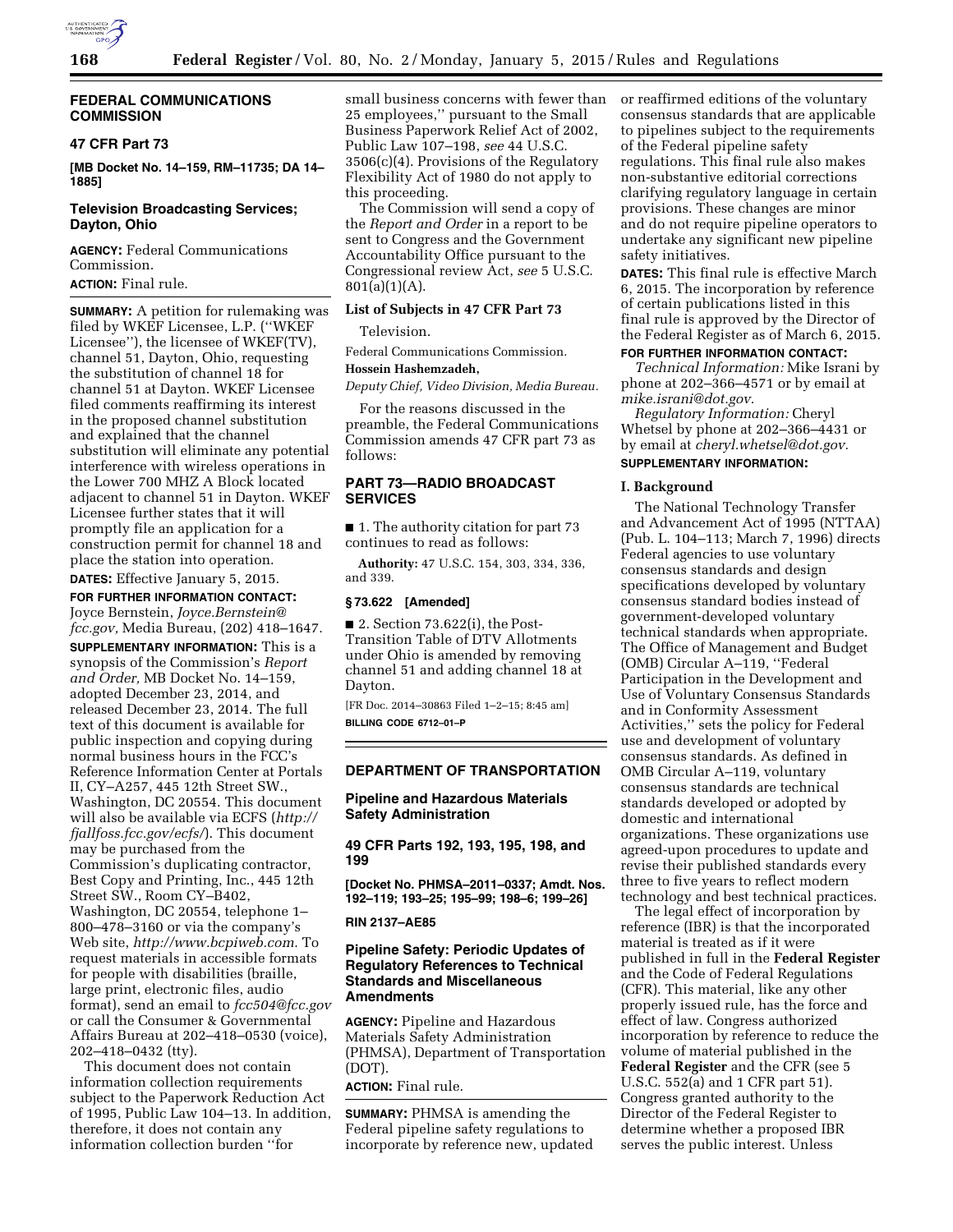expressly provided otherwise in a regulation, if a provision of a standard incorporated by reference conflicts with a regulation, the regulation takes precedence.

New or updated standards often further innovation and increase the use of new technologies, materials and management practices that improve the safety and operations of pipelines and pipeline facilities. Because pipeline safety regulation involves a great deal of technical subject matter, there are 64 standards and specifications that have long been incorporated by reference in 49 CFR part 192, Transportation of Natural and Other Gas by Pipeline: Minimum Federal Safety Standards; 49 CFR part 193, Liquefied Natural Gas Facilities: Federal Safety Standards; and 49 CFR part 195, Transportation of Hazardous Liquids by Pipeline. PHMSA regularly reviews updates to currently referenced consensus standards as well as new editions of standards to ensure that their content remains consistent with the intent of the pipeline safety regulations. Previous updates to incorporate industry standards by reference were published on August 11, 2010 (75 FR 48593), February 1, 2007 (72 FR 4657), June 9, 2006 (71 FR 33402), June 14, 2004 (69 FR 32886), February 17, 1998 (63 FR 7721), June 6, 1996 (61 FR 2877), and May 24, 1996 (61 FR 26121). The list of publications that PHMSA has incorporated by reference is found in 49 CFR 192.7, 193.2013, and 195.3.

PHMSA employees participate in more than 25 national voluntary consensus standards-setting organizations that address pipeline design, construction, maintenance, inspection and repair. Agency participation in the development of voluntary consensus standards is important to eliminate the necessity for development or maintenance of separate, government-unique standards, to further national goals and objectives such as increased use of environmentally sound and energyefficient materials, products, systems, services or practices and to improve public safety. As representatives of the agency, these subject matter experts actively participate in discussions and technical debates, register opinions and vote in accordance with the procedures of the standards body at each stage of the standards development process (unless prohibited from doing so by law). However, it is important to note that agency participation does not necessarily constitute agency agreement with, or endorsement of, all decisions reached by such organizations. PHMSA has the responsibility to establish

regulations and standards that ensure pipelines are operated safely and will only adopt those portions of industry standards into the Federal regulations that meet the agency's goals and best promote public safety.

### *Availability of Materials to Interested Parties*

PHMSA has worked to make the materials to be incorporated by reference reasonably available to interested parties. Section 24 of the ''Pipeline Safety, Regulatory Certainty, and Job Creation Act of 2011'' (Pub. L.112–90, January 3, 2012), amended 49 U.S.C. 60102 by adding a new public availability requirement for documents incorporated by reference after January 3, 2013. The law states: ''Beginning 1 year after the date of enactment of this subsection, the Secretary may not issue guidance or a regulation pursuant to this chapter that incorporates by reference any documents or portions thereof unless the documents or portions thereof are made available to the public, free of charge, on an Internet Web site.'' This section was further amended on August 9, 2013. The current law continues to prohibit the Secretary from issuing a regulation that incorporates by reference any document unless that document is available to the public, free of charge, but removes the Internet Web site requirements (Pub. L. 113–30, August 9, 2013). The Department of Transportation has until August 9, 2015, to comply with this provision.

Pursuant to this mandate, PHMSA has negotiated agreements with all but two of the standards-setting organizations with standards already incorporated by reference in the pipeline safety regulations to make viewable copies of those standards available to the public at no cost. The organizations having agreements are: American Petroleum Institute (API), American Gas Association (AGA), American Society for Testing and Materials (ASTM), Gas Technology Institute (GTI), Manufacturers Standardization Society of the Valve and Fittings Industry, Inc. (MSS), NACE International (NACE), and National Fire Protection Association (NFPA). Each organization's mailing address and Web site is listed in Parts 192, 193, and 195. PHMSA understands that the two standards organizations that we do not have agreements with are considering taking steps in addition to sales of the standards to achieve greater availability.

# **II. Summary Review of Standards and Amendments**

On August 16, 2013, PHMSA published a notice of proposed

rulemaking (NPRM) to incorporate into the pipeline safety regulations two new standards: API RP 5LT ''Recommended Practice for Truck Transportation of Line Pipe'' (First edition March 1, 2012); and ASTM D2513–09a,''Standard Specification for Polyethylene (PE) Gas Pressure Pipe, Tubing, and Fittings'' (December 1, 2009 (except section 4.2 pertaining to rework materials) and 21 updated editions of standards currently incorporated by reference. These standards affect gas pipelines, liquefied natural gas facilities and hazardous liquid pipelines (Parts 192, 193, and 195, respectively). The vast majority of the updated standard editions involve incremental changes in design, maintenance and operation provisions as additional knowledge is gained by stakeholders. With certain exceptions (API RP 1162, ''Public Awareness Programs for Pipeline Operators'' (1st edition, December 2003) discussed below, PHMSA believes that these updates are consistent with the Federal pipeline safety mission. In addition, the adoption of API RP 5LT addresses National Transportation Safety Board's (NTSB) Recommendation P–04–03.

### *A. Standards Incorporated*

This final rule accepts the following updated editions of technical standards currently incorporated by reference in Parts 192, 193, and 195:

# American Petroleum Institute

(1) API Recommended Practice 5L1, ''Recommended Practice for Railroad Transportation of Line Pipe'' (7th edition, September 2009), into 49 CFR 192.7, 192.65(a)(1), 195.3, 195.207(a).

[Replaces IBR: API Recommended Practice 5L1, ''Recommended Practice for Railroad Transportation of Line Pipe'' (6th edition, 2002).]

(2) API Recommended Practice 5LT, ''Recommended Practice for Truck Transportation of Line Pipe'' (First edition March 1, 2012), into 49 CFR 192.7, 192.65(c), 195.3, 195.207(c).

(3) API Recommended Practice 5LW, ''Transportation of Line Pipe on Barges and Marine Vessels'' (3rd edition, September 2009), into 49 CFR 192.7, 192.65(b), 195.3, 195.207(b).

[Replaces IBR: API Recommended Practice 5LW, ''Transportation of Line Pipe on Barges and Marine Vessels'' (2nd edition, December 1996, effective March 1, 1997).]

(4) ANSI/API Specification 5L, ''Specification for Line Pipe'' (45th edition, December 1, 2012, effective July 1, 2013), into 49 CFR 192.7; 192.55(e); 192.112(a)(4); 192.112(b)(1)(i); 192.112(b)(1)(iii); 192.112(b)(2)(iv); 192.112(d)(1); 192.112(e)(1); 192.113;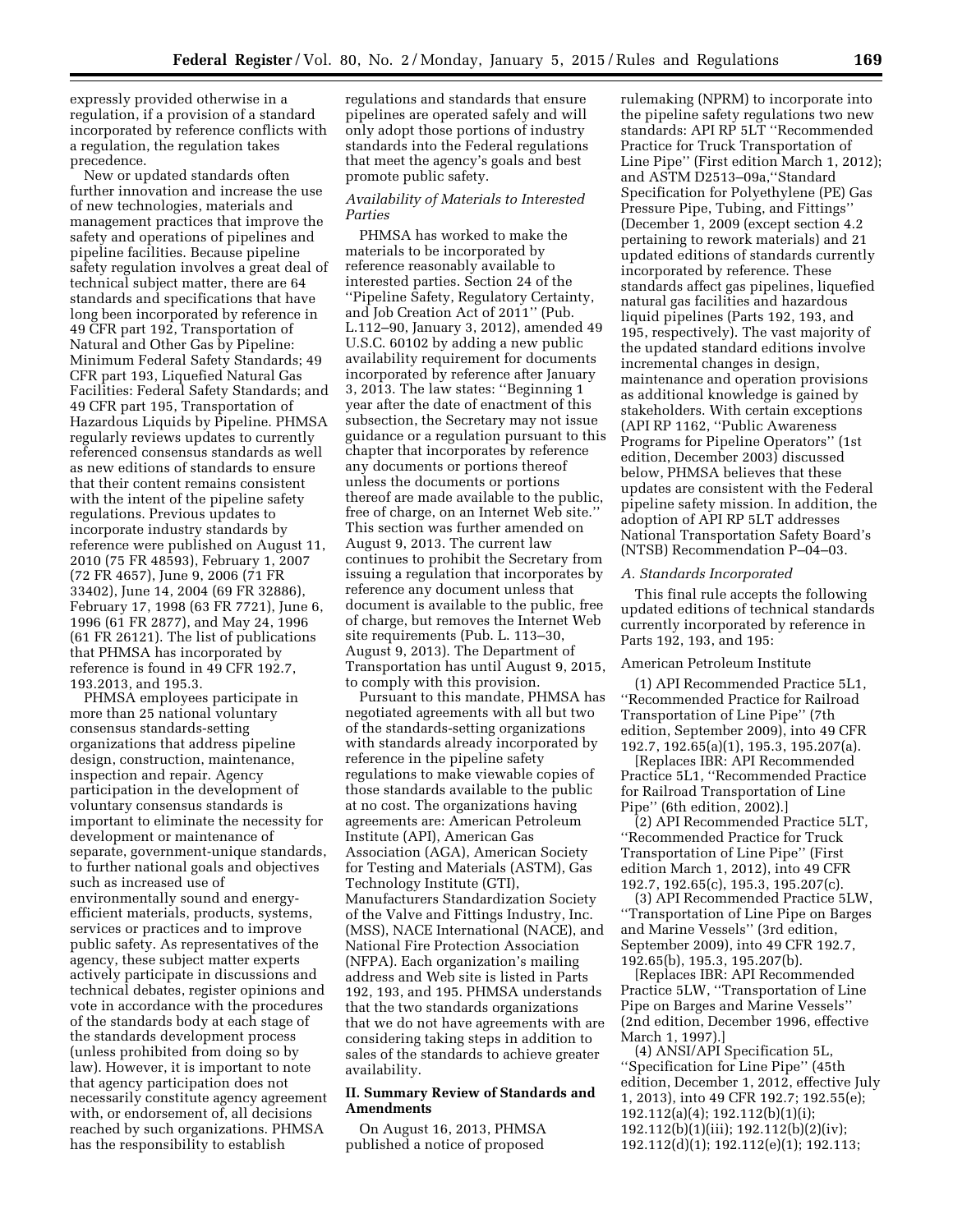Item I, Appendix B to Part 192; 195.3; 195.106(b)(1)(i); 195.106(e).

[Replaces IBR: ANSI/API Specification 5L/ISO 3183, ''Specification for Line Pipe'' (44th edition, 2007), includes errata (January 2009) and addendum (February 2009).] (5) ANSI/API Specification 6D, ''Specification for Pipeline Valves'' (23rd edition, April 1, 2008, effective October 1, 2008), includes Errata 1 (June 2008), Errata 2 (November 2008), Errata 3 (February 2009), Errata 4 (April 2010), Errata 5 (November 2010), Errata 6 (August 2011), Addendum 1 (October 2009), Addendum 2 (August 2011), and Addendum 3 (October 2012) into 49 CFR 192.7; 192.145(a); 195.3, 195.116(d).

[Replaces IBR: ANSI/API Specification 6D, ''Specification for Pipeline Valves'' (23rd edition (April 2008, effective October 1, 2008)) and Errata 3 (includes 1 and 2, February 2009).]

(6) API Specification 12F, ''Specification for Shop Welded Tanks for Storage of Production Liquids'' (12th edition, October 2008, effective April 1, 2009) into 49 CFR 195.3, 195.132(b)(1), 195.205(b)(2), 195.264(b)(1), 195.264(e)(1), 195.307(a), 195.565, 195.579(d).

[Replaces IBR: API Specification 12F, ''Specification for Shop Welded Tanks for Storage of Production Liquids,'' (11th edition, November 1, 1994, reaffirmed 2000, errata, February 2007);]

(7) API Standard 620, ''Design and Construction of Large, Welded, Lowpressure Storage Tanks'' (11th edition, February 2008), addendum 1, (March 2009), addendum 2 (August 2010), and addendum 3 (March 2012) into 49 CFR 193.2013; 193.2101(b); 193.2321(b)(2); 195.3; 195.132(b)(2); 195.205(b)(2); 195.264(b)(1); 195.264(e)(3); 195.307(b); 195.565; 195.579(d).

[Replaces IBR: API Standard 620, ''Design and Construction of Large, Welded, Low-Pressure Storage Tanks'' (11th edition, February 2008, addendum 1 March 2009).]

(8) API Standard 650, ''Welded Tanks for Oil Storage'' (11th edition, June 2007, effective February 1, 2012), includes addendum 1 (November 2008), addendum 2 (November 2009), addendum 3 (August 2011), and errata (October 2011) into 49 CFR 195.3; 195.132(b)(3); 195.205(b)(1); 195.264(b)(1); 195.264(e)(2); 195.307(c); 195.307(d); 195.565; 195.579(d).

[Replaces IBR: API Standard 650, ''Welded Steel Tanks for Oil Storage'' (11th edition, June 2007), addendum 1 (November 2008).]

(9) ANSI/API Standard 2000, ''Venting Atmospheric and Lowpressure Storage Tanks'' (6th edition, November 2009) into 49 CFR 195.3, 195.264(e)(2), 195.264(e)(3).

[Replaces IBR: API Standard 2000, ''Venting Atmospheric and Low-Pressure Storage Tanks Non-Refrigerated and Refrigerated'' (5th edition, April 1998, errata, November 1999).]

American Society for Testing and Materials (ASTM)

(1) ASTM A53/A53M–10, ''Standard Specification for Pipe, Steel, Black and Hot-Dipped, Zinc-Coated, Welded and Seamless'' (October 1, 2010), into 49 CFR 192.7; 192.113; Item 1, Appendix B to Part 192; 195.3; 195.106(e).

[Replaces IBR: ASTM A53/A53M–07, ''Standard Specification for Pipe, Steel, Black and Hot-Dipped, Zinc-Coated Welded and Seamless'' (September 1, 2007).]

(2) ASTM A106/A106M–10, ''Standard Specification for Seamless Carbon Steel Pipe for High-Temperature Service'' (October 1, 2010), into 49 CFR 192.7; 192.113; Item 1, Appendix B to Part 192; 195.3; 195.106(e).

[Replaces IBR: ASTM A106/A106M– 08, ''Standard Specification for Seamless Carbon Steel Pipe for High-Temperature Service'' (July 15, 2008).]

(3) ASTM A333/A333M–11, ''Standard Specification for Seamless and Welded Steel Pipe for Low-Temperature Service'' (April 1, 2011), into 49 CFR 192.7; 192.113; Item 1, Appendix B to Part 192; 195.3; 195.106(e).

[Replaces IBR: ASTM A333/A333M– 05, ''Standard Specification for Seamless and Welded Steel Pipe for Low-Temperature Service'' (March 1, 2005).]

(4) ASTM A372/A372M–10, ''Standard Specification for Carbon and Alloy Steel Forgings for Thin-Walled Pressure Vessels'' (October 1, 2010), into 49 CFR 192.7, 192.177(b)(1).

[Replaces IBR: ASTM A372/A372M– 03 (reapproved), ''Standard Specification for Carbon and Alloy Steel Forgings for Thin-Walled Pressure Vessels'' (March 1, 2008).]

(5) ASTM A671/A671M–10, ''Standard Specification for Electric-Fusion-Welded Steel Pipe for Atmospheric and Lower Temperatures'' (April 1, 2010), into 49 CFR 192.7; 192.113; Item 1, Appendix B to Part 192; 195.3; 195.106(e).

[Replaces IBR: ASTM A671–06 (2006) ''Standard Specification for Electric-Fusion-Welded Steel Pipe for Atmospheric and Lower Temperatures'' (May 1, 2006).]

(6) ASTM A672/A672M–09, ''Standard Specification for ElectricFusion-Welded Steel Pipe for High-Pressure Service at Moderate Temperatures'' (October 1, 2009), into 49 CFR 192.7; 192.113; Item 1, Appendix B to Part 192; 195.3; 195.106(e).

[Replaces IBR: ASTM A672–08, ''Standard Specification for Electric-Fusion-Welded Steel Pipe for High-Pressure Service at Moderate Temperatures'' (May 1, 2008).]

(7) ASTM A691/A691M–09, ''Standard Specification for Carbon and Alloy Steel Pipe, Electric-Fusion-Welded for High-Pressure Service at High Temperatures'' (October 1, 2009), into 49 CFR 192.7; 192.113; Item 1, Appendix B to Part 192; 195.3; 195.106(e).

[Replaces IBR: ASTM A691–98 (reapproved 2007), ''Standard Specification for Carbon and Alloy Steel Pipe, Electric-Fusion-Welded for High-Pressure Service at High Temperatures'' (November 1, 2007).]

(8) ASTM D2513–09a, ''Standard Specification for Polyethylene (PE) Gas Pressure Pipe, Tubing, and Fittings'' (December 1, 2009), into 49 CFR 192.7; 192.123(e); 192.191(b); 192.283(a); Item 1, Appendix B to Part 192.

Manufacturers Standardization Society of the Valve and Fittings Industry, Inc. (MSS)

(1) MSS SP–44–2010, Standard Practice, ''Steel Pipeline Flanges'' (2010 edition, includes Errata, May 20, 2011), into 49 CFR 192.7, 192.147(a). [Replaces IBR: MSS SP–44–2006, Standard Practice, ''Steel Pipeline Flanges'' (2006 edition).]

(2) MSS SP–75–2008, Standard Practice, ''Specification for High-Test, Wrought Butt-Welding Fittings'' (2009 edition), into 49 CFR 195.3, 195.118(a). [Replaces IBR: MSS SP–75–2004, ''Specification for High Test Wrought Butt Welding Fittings'' (2004 edition).]

# NACE International (NACE)

(1) ANSI/NACE Standard SP0502– 2010, Standard Practice, ''Pipeline External Corrosion Direct Assessment Methodology'' (June 24, 2010), into 49 CFR 192.7; 192.923(b)(1); 192.925(b), (b)(1), (b)(1)(ii), (b)(2), (b)(3),  $(b)(3)(ii)(A), (b)(3)(ii)(B), (b)(3)(iv),$ (b)(4), (b)(4)(ii); 192.931(d); 192.935(b)(1)(iv); 192.939(a)(2); 195.3; 195.588(b)(1), (b)(2), (b)(2)(iii), (b)(3),  $(b)(4)$ ,  $(b)(4)(ii)(A)$ ,  $(b)(4)(ii)(B)$ ,  $(b)(iv)$ ,  $(b)(5), (b)(5)(ii).$ 

[Replaces IBR: NACE SP0502–2008, Standard Practice, ''Pipeline External Corrosion Direct Assessment Methodology'' (reaffirmed March 20, 2008).]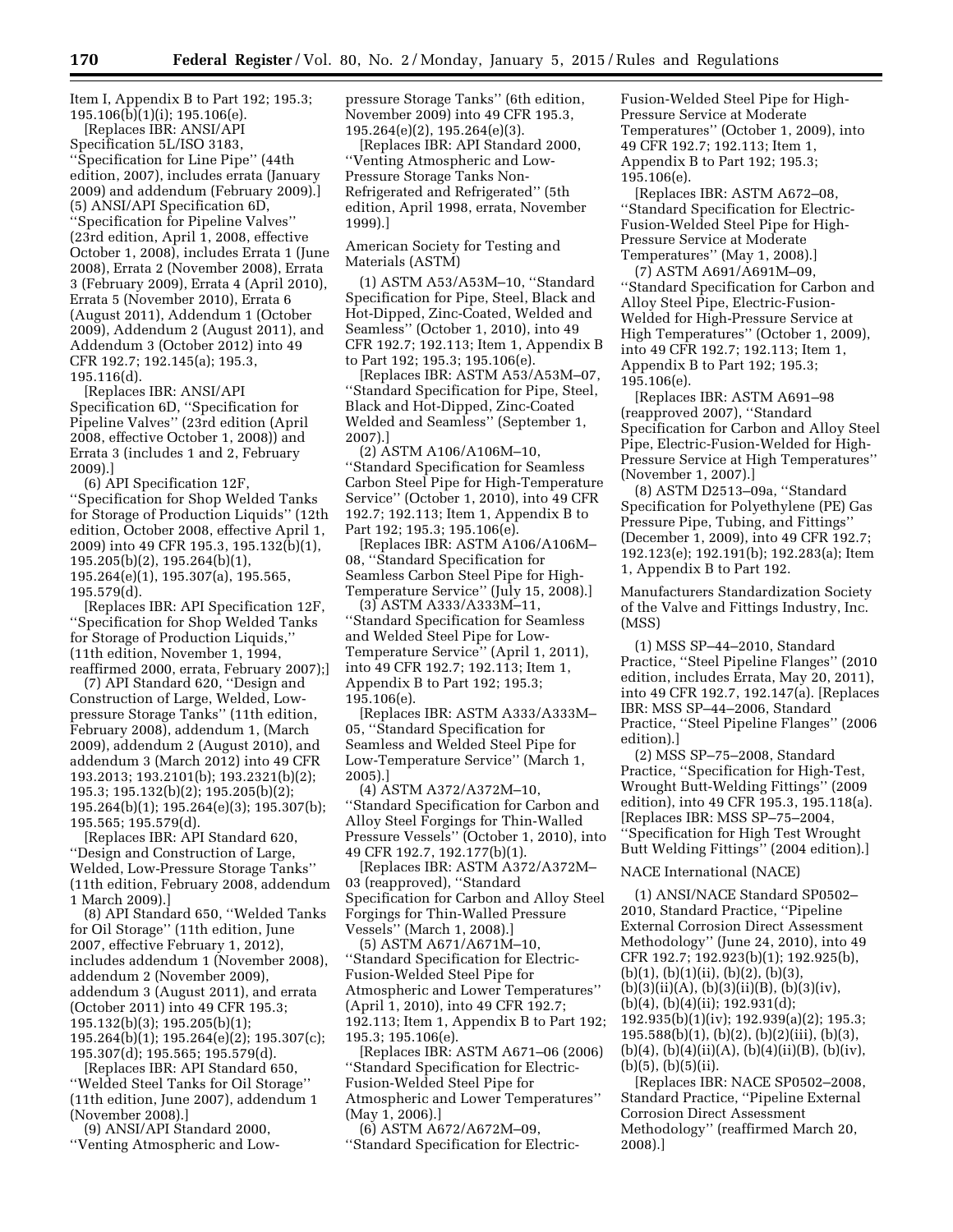National Fire Protection Association (NFPA)

(1) NFPA–30 (2012), ''Flammable and Combustible Liquids Code,'' includes Errata 1, Errata 2 (2012 edition, June 20, 2011), into 49 CFR 192.7, 192.735(b), 195.3, 195.264(b)(1).

[Replaces IBR: NFPA–30, ''Flammable and Combustible Liquids Code'' (2008 edition, approved August 15, 2007).]

(2) NFPA–70 (2011), ''National Electrical Code'' (2011 edition, approved August 5, 2010), into 49 CFR 192.7, 192.163(e), 192.189(c). [Replaces IBR: NFPA 70 (2008), ''National Electrical Code'' (NEC 2008, approved August 15, 2007).]

### *B. Standards Not Incorporated*

PHMSA did not propose to incorporate by reference API Recommended Practice (RP) 1162 (second edition, December 2010); API Standard (Std) 653 (4th edition) and Addendum (2010); or section 4.2, ''Rework Material'' of ASTM D2513– 09a, ''Standard Specification for Polyethylene (PE) Gas Pressure Pipe, Tubing, and Fittings.'' except for PHMSA has not incorporated these three standards because:

• *API RP1162–2003*—This rule retains API RP 1162, ''Public Awareness Programs for Pipeline Operators'' (1st edition, December 2003). PHMSA has decided not to incorporate the second edition at this time because it intends to consult with state pipeline authorities after they report on the results of their 2012 state compliance inspections. These inspections were based on the criteria in the first edition. A public workshop will then be conducted to discuss the inspection data and best practices.

• *API Std 653–2001*—This rule retains API Std 653–2001, ''Tank Inspection, Repair, Alteration, and Reconstruction'' (3rd edition, December 2001), with the exception of section 6.4.3, ''Alternative Internal Inspection Interval.'' PHMSA has decided to exclude section 6.4.3 because of concerns that the risk-based inspection (RBI) procedures described in section 6.4.3 of the standard do not require adequate or consistent assessment factors for establishing an alternate internal inspection interval. First, the standard states that an operator ''should'' consider certain factors in making an RBI assessment of a tank, but it does not make such consideration mandatory. Second, the RBI procedures described in section 6.4.3 would allow operators to establish minimum bottom plate thicknesses less than the minimum values referenced in table 6–

1, ''Bottom Plate Minimum Thickness,'' and section 4.4.5.4, ''Minimum Thickness for Tank Bottom Plate.'' Third, the procedures may also increase or decrease the 20-year inspection interval described in 6.4.2.1, ''Internal Intervals.'' PHMSA does not agree with allowing such a lengthy interval between inspections.

Under this rule, any operator who previously established an alternate internal inspection interval using the procedures in section 6.4.3 must reestablish such intervals based on section 6.4.2, ''Inspection Intervals,'' of API Std 653–2001 within 2 years from the date of this final rule.

• *ASTM D2513–09a—*PHMSA will incorporate ASTM D2513–09a, ''Standard Specification for Polyethylene (PE) Gas Pressure Pipe, Tubing, and Fittings,'' except section 4.2, ''Rework Material.'' Section 4.2 states: ''Clean rework material of the same commercial designation, generated from the manufacturer's own pipe and fitting production shall not be used unless the pipe and fitting produced meets all the requirements of this specification. The use of these rework materials shall be governed by the requirements of section 4.3 and Plastic Pipe Institute (PPI) Technical Note TN– 30/2006.''

Currently, rework materials are limited to a maximum of 30 percent by weight. One of the main steps of plastic pipe manufacturing includes an extrusion process, where raw or virgin material (usually supplied in the form of pellets) is heated, melted, mixed and conveyed into a die and shaped into a pipe. Rework (also known as regrind) is a process by which plastic pipe that does not fall within acceptable specifications following the extrusion process can be reused if it meets the requirements of Section 4.2, including requirements in PPI TN–30/2006. Requirements in PPI TN–30/2006 include reducing the size of the material through appropriate stages (*i.e.*  regrinding the material) to an equivalent size to the raw virgin pellet material and avoiding contamination. The ground up material is then mixed back in with a portion of raw pellet material prior to going back through the extrusion process. Despite these requirements, PHMSA believes prohibiting the use of rework material is the only way to ensure the materials used by operators are not contaminated during the manufacturing process. This topic received a number of comments and was discussed in detail at the advisory committee meetings. Information about these comments is provided in Section IV.

During the drafting process of this final rule, the **Federal Register** advised that PHMSA would not be allowed to include an exception clause to the list of standards in the centralized listing as PHMSA had discussed in the NPRM and at the advisory committee meeting. Instead, revisions are noted in each of the affected sections to accommodate the incorporation of ASTM D2513–09a for PE pipe and the continued incorporation of ASTM D2513–87 and ASTM D2513–99 for non-PE plastic pipe. The revisions are summarized below:

 $\circ$  In § 192.7, PHMSA is adding ASTM D2513–09a to the listing of documents incorporated by reference.

 $\circ$  In § 192.59, PHMSA is adding a new paragraph (d) to specify that PHMSA will prohibit rework for all plastic pipe manufactured after the effective date of this final rule and used in pipeline systems subject to Part 192.

 $\overline{\circ}$  In § 192.63(a)(1), PHMSA is clarifying that ASTM D2513–87 applies to plastic pipe and fittings made of materials other than polyethylene.

 $\circ$  In § 192.123(e)(2), PHMSA is including verbiage to indicate that ASTM D2513–09a pertains to PE pipe only.

 $\circ$  In § 192.191, PHMSA is clarifying that ASTM D2513–99 is applicable to plastic materials other than polyethylene and is adding a reference to ASTM D2513–09a applicable to PE materials only.

 $\circ$  In § 192.283(a)(1)(i), PHMSA is clarifying that ASTM D2513–99 is applicable to plastic materials other than polyethylene and is adding a reference to ASTM D2513–09a applicable to polyethylene plastic (PE) materials only.

 $\circ$  In Part 192, Appendix B, Section 1, PHMSA is adding ASTM D2513–09a to the list of pipe specifications.

# *C. Editorial Corrections and Clarifications*

This final rule is also making several non-substantive editorial amendments to Parts 192, 193, and 195, and 198. The final rule:

• Changes the ''Centralized IBR Sections'' from a table format to a listing.

• Adds abbreviated titles to the list of standards to be incorporated in §§ 192.7, 193.2013, and 195.3.

• Revises current titles to abbreviated titles.

• Corrects the reference to the Gas Technology Institute (GTI) research document (formerly the Gas Research Institute (GRI)) document number from GRI–89/0242 to GTI–04/0049.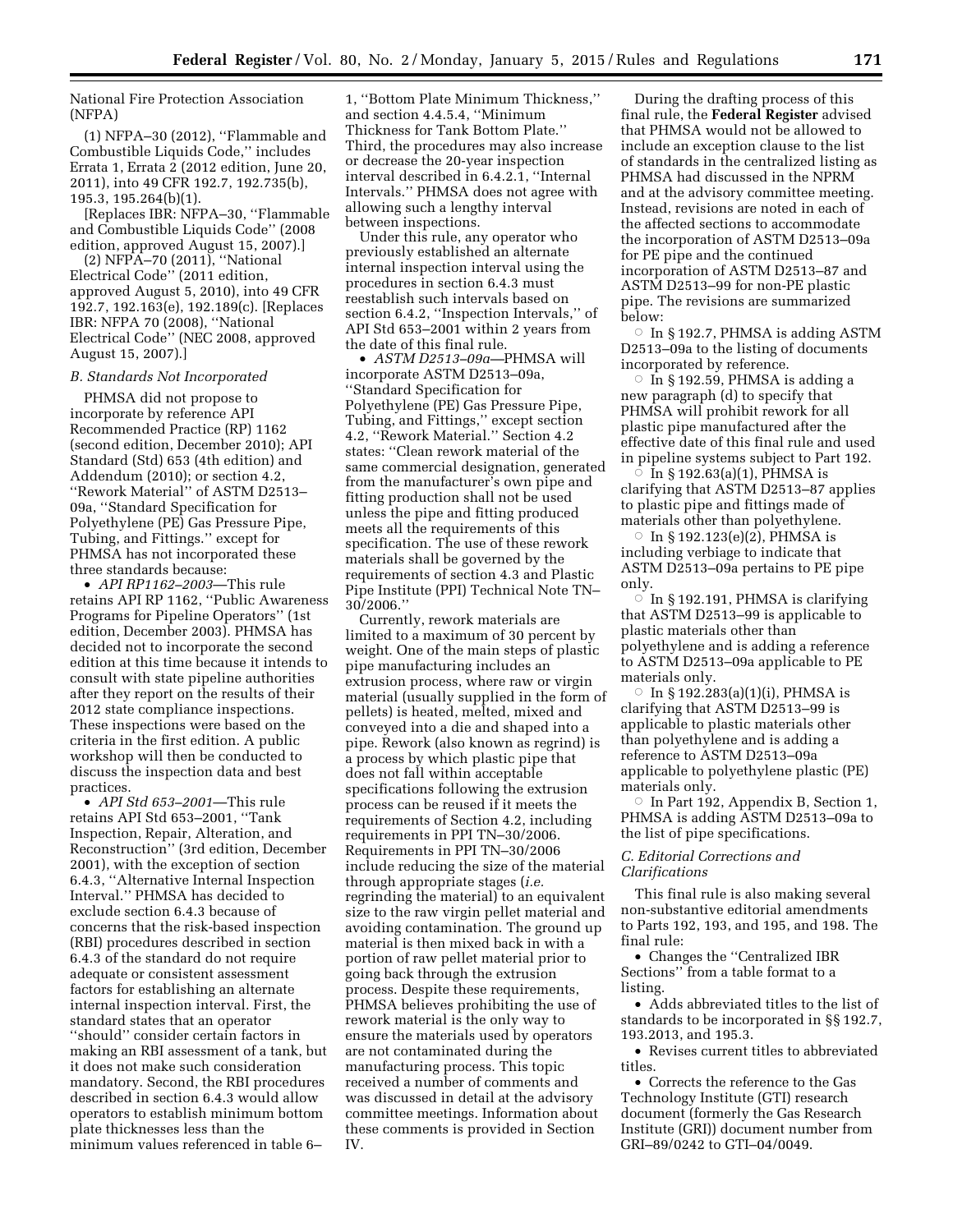• Removes an incorrect reference to ASME Boiler & Pressure Code, Section VII, Division 2 in § 193.2321.

• Inserts the year of certain standards where more than one edition may be applied.

• Inserts the notation ''Incorporated by Reference'' in the regulation text if not included previously.

In addition, the following technical corrections and changes are being made to specific sections as follows:

• *Section 192.283(a)(1)(i)* currently states ''or par. 8.9 (Sustained Static Pressure Test)''. This sentence has been deleted because PHMSA believes the reference is an error. Paragraph 8.9 does not exist in current edition of ASTM D2513–99 nor does it appear in several other versions of this referenced standard. PHMSA's staff researched several editions of ASTM D2513, the pipeline safety regulations and **Federal Register** notices to determine if the paragraph may have been associated with a different standard but found no reference to paragraph 8.9. Furthermore, PHMSA is clarifying that ASTM D2513– 09a is for PE pipe only as this section pertains to both PE manufactured to ASTM D2513–09a and non-PE plastic manufactured to ASTM D2513–99. The resulting language will read, ''In the case of thermoplastic pipe, paragraph 6.6 (Sustained Pressure Test) or paragraph 6.7 (Minimum Hydrostatic Burst Test) of ASTM D2513–99 for plastic materials other than polyethylene or ASTM D2513–09a for polyethylene plastic materials (incorporated by reference, *see*  § 192.7).''

• *Section 195.264(b)(1)(i) and (ii)*  reference section numbers from an earlier edition of NFPA–30 previously incorporated by reference. The section references are changed to reflect the current edition section numbers from NFPA–30 (2012). The new section numbers are 22.11.1 and 22.11.2.

• *Section 195.432(b)* states that operators must inspect the physical integrity of in-service atmospheric and low pressure steel aboveground breakout tanks in accordance with API Standard 653. PHMSA is amending this section by disallowing the use of the procedures in section 6.4.3, *Alternative Internal Inspection Interval,* of API Standard 653. This final rule also provides instruction to operators who previously calculated alternative internal inspection intervals using the guidance in section 6.4.3 of API Std 653.

• *Section 195.452(l)* states that an operator must maintain certain records for review during an integrity management (IM) inspection. In this rule, PHMSA is establishing that

operators must maintain their IM records for the useful life of the pipe.

• *Section 198.37(f)* states operators of underground pipeline facilities participating in one-call facility notification systems must be required to respond in the manner prescribed in § 192.614(b)(4) through (b)(6). This section is changed to reflect the correct references from § 192.614(b)(4) through  $(b)(6)$  to  $\S 192.614(c)(4)$  through  $(c)(6)$ .

• *Section 199.111* contains conflicting requirements as those stated in 49 CFR part 40 causing confusion for both the covered employee and the operator who must comply with this section and with Part 40. For example, in Part 40, it is the responsibility of the medical review officer (MRO) to select the laboratory to which the split sample should be sent however in § 199.111 the specimen donor (*i.e.,* the covered employee), and not the MRO, selects the testing laboratory to which his/her split specimen should be sent for corroborating evaluation. Another discrepancy between the regulations deals with whether the same laboratory can retest a split specimen. In order to eliminate these conflicts, PHMSA is removing section § 199.111. Operators are to follow the requirements in Part 40.

### **III. Advisory Committees Actions**

On December 17, 2013, and February 25, 2014, PHMSA conducted meetings of the Technical Pipeline Safety Standards Committee (TPSSC) and the Technical Hazardous Liquid Pipeline Safety Standards Committee (THLPSSC) to discuss the NPRM and its regulatory evaluation. These statutorily-mandated committees advise PHMSA on the technical feasibility, reasonableness, and cost-effectiveness of its proposed regulations. At the December meeting, in accordance with 49 U.S.C. 60102(b)(2)(G), each of the committees voted in favor of adopting all of the proposed standards to be incorporated, but there were additional comments and questions about rework and the impact of PHMSA's proposal to incorporate ASTM D2513–09a with the exception of section 4.2, "Rework Material." Members were particularly interested in learning more about the manufacturing process and potential contamination during the extrusion process, and in soliciting additional information and opinions from industry experts.

On February 25, 2014, the committees met again. PHMSA presented more information on the topic of rework and regrind issues. Additionally, a panel of experts, including representatives from the National Association of Pipeline Safety Representatives (NAPSR), the

AGA, the PPI, and an independent consultant heavily involved with ASTM standards development, provided their perspectives on the topic. All representatives, with the exception of the PPI representative, supported the PHMSA proposal. The PPI suggested an alternative that would limit the use of rework to pipe larger than 2 inches in diameter. Additional comments from the panelists are provided in Section IV of this document.

In February, the TPSSC voted unanimously to recommend that the NPRM, excluding rework issues, was technically feasible, reasonable, practicable, and cost-effective. Prohibiting rework does not affect the liquid industry.

Transcripts from the committee meetings are available in the docket for this rulemaking and in the advisory committees' meeting dockets.

### **IV. Summary of Comments**

PHMSA received comments from nine organizations in response to the NPRM, including: MSS; API; NFPA; Pipeline Plastics, LLC; Southwest Gas Corporation; Chevron Phillips Chemical Company; PPI; and AGA.

At the two advisory committee meetings, comments were also received from the organizations mentioned above, members of the TPSSC and the THLPSSC and from representatives of the Virginia State Corporation Commission and NAPSR. Their comments are summarized below.

### *A. Miscellaneous Changes*

MSS recommended that PHMSA incorporate by reference the 2011 errata to MSS SP–44–2010, Standard Practice, ''Steel Pipeline Flanges.'' PHMSA agrees with this comment and will include the errata, which contains a minor correction to Table C4 of the standard that corrects the number of bolt holes from 28 to 32 for 42-inch-diameter pipe.

The NFPA representative and a PHMSA staff member noted that in existing § 195.264(b)(1)(i) and (ii), the section references to the standard incorporated by reference, (*i.e.*, NFPA– 30 (2012 edition)), were incorrect. Therefore, the section references will change from section 4.3.2.3.2 to section 22.11.1.

The API provided comments on incorporating standards, some of which had not been finalized until after the NPRM was published, and others that were outside the scope of this notice, including: API Std 653, API RP 1162, API RP 1164, and NFPA–70.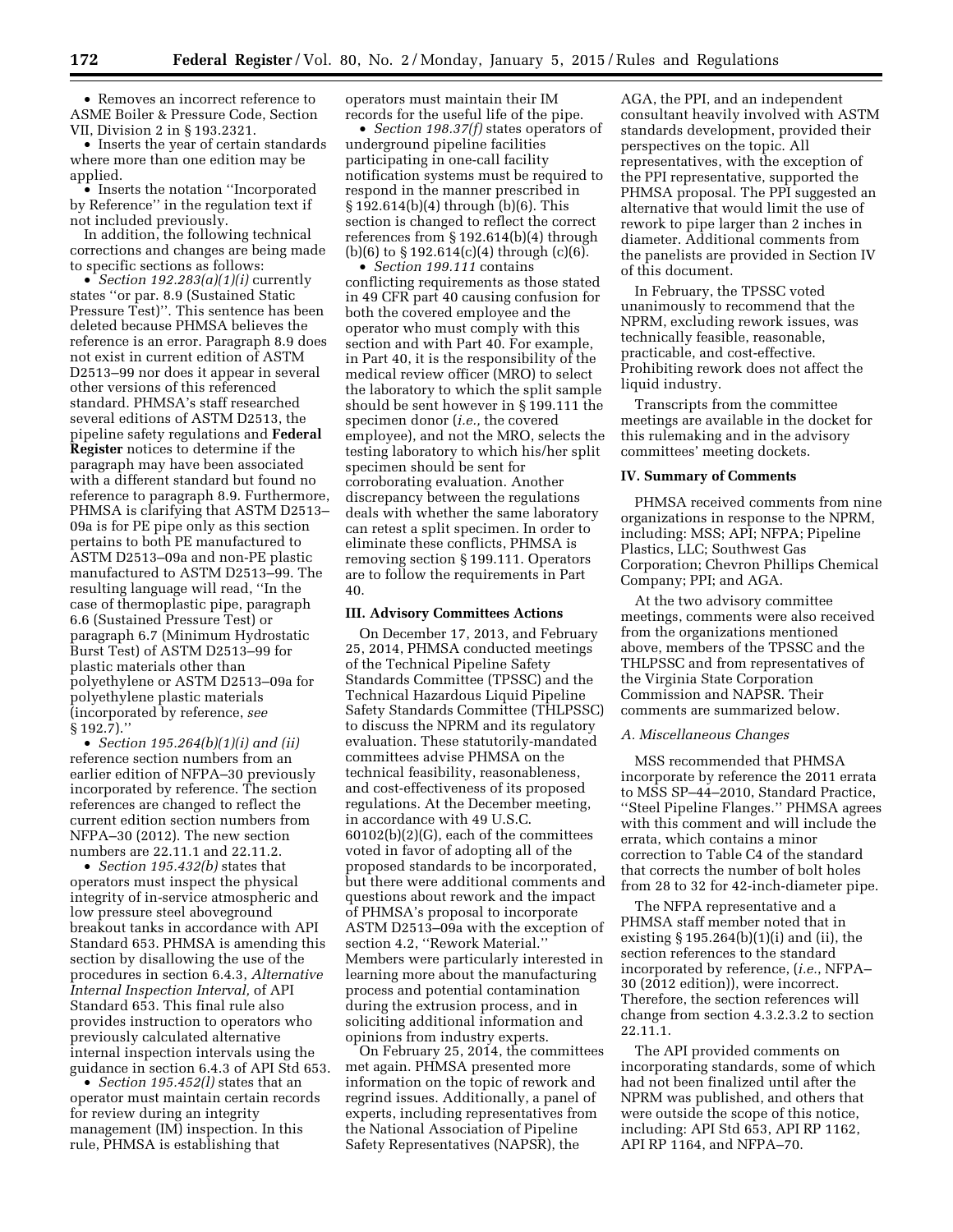*B. Comments and Discussion on Rework and Incorporating ASTM D 2513–87, –99, –09a, ''Specifications for Thermoplastic Gas Pressure Pipe, Tubing and Fittings'' (except section 4.2, ''Rework Materials)* 

• ASTM D2513–87 and –99—The Southwest Gas Corporation recommended that PHMSA eliminate the incorporation by reference of ASTM D2513–87, ''Standard Specification for Thermoplastic Gas Pressure Pipe, Tubing, and Fittings'' (for nonpolyethylene plastic materials only) in §§ 192.7 and 192.63(a)(1) for marking only, in favor of incorporating the 1999 edition of the standard. Southwest indicated that the reference to the 1987 edition was introduced in an earlier amendment to the code at the same time ASTM D1990c was incorporated as an update to the 1987 version. Southwest Gas believed the 1990c version did not require operators to identify certain temperature ratings for fittings, so the 1987 version was retained. With the release of the 1999 edition, the temperature-marking requirement for fittings was restored, so Southwest Gas believed it would be a more appropriate version to use for marking as well.

PHMSA staff recalled that the 1990c edition did not require fittings that were intended for use at elevated temperatures to be marked to identify certain temperature ratings, a requirement that PHMSA believed was beneficial. Therefore, the 1987 edition continued to be referenced for the purpose of marking thermoplastic fittings. With the release of the 1999 edition, however, the marking intervals were increased from 2 feet to 5 feet. PHMSA has decided to retain the 1987 version of ASTM D2513 for purposes of marking of non-polyethylene plastic materials because it requires operators to mark pipe and tubing at intervals of not more than 2 feet. PHMSA prefers this more stringent requirement because the less spacing there is between markings along a pipe, the easier it is to identify the pipe during excavation. A smaller interval also helps reduce the size of the ditch/hole needed for excavation. The more stringent requirement is also present in the 2009a version of ASTM D2513 for polyethylene pipe and fittings, so ASTM D2513–09a will be IBR for purposes of marking PE materials only.

PHMSA has revised § 192.63(a)(1) to clarify that ASTM D2513–87 would continue to apply to the marking of non-PE materials. A specific reference to ASTM D2513–09a is not needed in 192.63(a)(1) to address marking for PE materials because (1) it is already listed

in Appendix B to Part 192, and (2) other language in § 192.63(a)(1) already requires each valve, fitting, length of pipe and other component to be marked as prescribed in the specification or standard to which it was manufactured.

• ASTM D 2513–09a (except section 4.2, ''Rework Materials'')—The following entities provided comments on the incorporation of ASTM D2513– 09a and the proposal to exclude the use of rework materials: AGA; Pipeline Plastics, LLC; PPI and Chevron Phillips Chemical Company. All of these organizations were in favor of incorporating ASTM D2513–09a for PE pipe, but had varying comments on the exclusion of rework materials.

The AGA provided comments to the docket based on input from its Plastic Materials Committee (PMC), which includes operators and plastic pipe manufacturers. Based on discussions within the PMC, the AGA suggested an alternative based on pipe diameter, whereby no rework material would be allowed for pipe 2 inches Iron Pipe Size (IPS) and below in diameter and the requirements in ASTM D2513–09a, section 4.2 would be acceptable for pipe larger than 2 inches IPS in diameter.

The AGA contended that to the extent there are material issues with rework, it is reasonable to believe that the risks are greater with smaller-diameter, thinnerwall pipe, specifically, pipe smaller than 2 inches in diameter. According to AGA, many operators have used the 2 inch diameter as a threshold for prohibiting the use of rework, while others require virgin plastic for all their piping. The AGA suggested that establishing the 2-inch diameter threshold could be a reasonable step as operators and manufacturers continue to seek consensus and discuss the issue within the PMC and with PHMSA.

At the February advisory committee meetings, a member of the TPSSC and a gas operator provided comments on behalf of AGA indicating that, while in previous comments to the docket, the organization had recommended PHMSA adopt an alternative that rework only be allowed for pipe greater than 2 inches in diameter, it now recognized that some of its members now believed there were continued safety concerns with the use of reworked pipe and, in an effort to move forward, the AGA supported the adoption of ASTM D2513–09a without rework. The PPI, a major trade association representing all segments of the plastics pipe industry, and Pipeline Plastics, LLC, a major manufacturer of polyethylene pipe, opposed the exclusion of rework and recommended that ASTM D2513–09a be incorporated in its entirety. These two organizations

referred to the Operations Technology Development, NFP 1 (OTD) company's research Project No. 2.ff (summary version) titled ''Evaluation for Impact of Rework'' which was referenced in the 2009 standard and PPI Technical Note 30 (TN–30), which concluded that the proper handling and use of rework does not have a negative effect on any of the three performance parameters for PE gas pipe. Therefore, these organizations believe adhering to the 2009 standard and PPI TN–30, which provides guidance for manufacturers and endusers on the safe and proper use of rework, would adequately address rework.

The PPI and Pipeline Plastics, LLC also contended there could be environmental and cost impacts associated with prohibiting rework. These organizations stated that if rework were prohibited, additional unused plastic could be put in landfills. They also indicated that the unused plastic could be used for other plastic processing operations, such as blow molding.

The PPI estimated that using PE scrap in blow molding rather than regrind in pipe production could potentially increase PE pipe manufacturer costs by \$1 million to \$3 million annually. This estimate is based on 2013 PPI resin usage (est. 200,000,000 lbs. used in gas distribution pipe production), current market resin pricing data (price differential of \$0.10 to \$0.15 per pound between pipe grade and blow mold grade resins), and an estimated 5 to 10 percent scrap generation from extrusion.

At the February joint advisory committee meeting, a manufacturer representing PPI raised similar concerns to those raised during the comment period. The following concerns were presented.

Æ *Cost of gas distribution pipe.* The PPI felt that there is no other market in North America for medium-density polyethylene pipe other than gas distribution, the majority of which uses medium density pipe. The PPI stated that all other polyethylene markets use high-density pipe. Therefore, if reworked pipe is not allowed, the cost of the medium-density pipe would be discounted to a non-pressure pipe or commodity product price. This could cause manufacturers to see an inherent loss in value based on scrap levels.

<sup>1</sup>Operations Technology Development (OTD) is a not-for-profit corporation led by 22 members who serve over 28 million natural gas consumers in 27 states and Canada. OTD develops advanced technologies for the natural gas industry; U.S. utilities combined interests, expertise, and resources into focused Research & Development projects.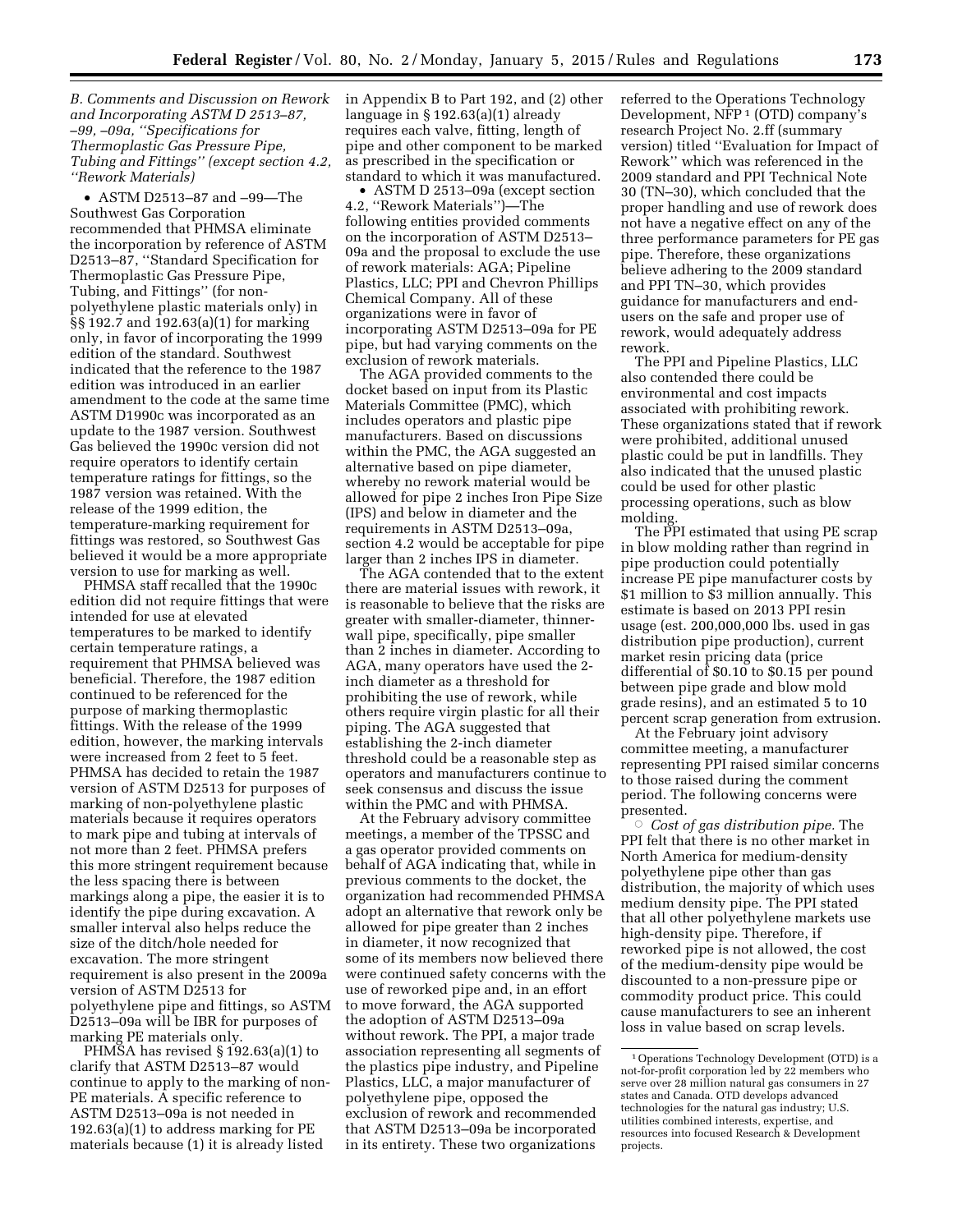Some manufacturers felt the estimated \$1 million to \$3 million cost impact was low because there is no true alternative market to sell pipe that can't be used for gas transportation. It would not be worth regrinding pipe, transferring that material to another facility and manufacturing something else. The PPI admitted it couldn't share more detailed costs due to anti-trust concerns and, therefore, was unable to give a true number.

Æ *Eliminating rework won't result in better-quality pipe.* PPI expressed the view that eliminating rework won't necessarily result in better-quality pipe and rework doesn't address other sources of contamination. In the PPI's opinion, rework pressures operators and manufacturers to minimize scrap. The PPI also felt there was no true way to test a pipe later to determine whether or not it was manufactured with rework material. If operators required no rework in their specifications, it would be difficult to trace and audit.

Æ *Oil and gas gathering lines.* The PPI indicated it had several members whose pipelines had previously been unregulated but which had now became regulated due to encroaching development. To protect themselves, midstream users are requiring pipe for oil and gas gathering lines to meet ASTM D2513. If rework is not allowed, midstream users will also have to comply. The industry is concerned if reworked pipe is not allowed for oil and gas gathering lines, which is almost half of the total pressure pipe market, there would be an even larger cost impact. Based on their concerns, the PPI suggested an alternative to only prohibit rework in pipes larger than 2 inches in diameter.

Dura-Line, a pipeline manufacture, stated that their company has been rework-free for a full year and that they instead supported the AGA's position to not allow rework. The statement was made for the record that its position was not unanimous among its membership.

Another member of the public stated that while the vote at the PPI was not unanimous, the PPI has a consensus process to follow, and it was the decision of their Energy Piping Systems Committee to move this issue forward in the manner they did. This individual urged support of the PPI recommendation.

Chevron Phillips preferred incorporating ASTM D2513–09a in its entirety but suggested if additional limitations were to be adopted, it would recommend adopting sizing restrictions, such as limiting the use of rework to pipes with wall thicknesses greater than 0.170 inches. They also suggested there

could be additional costs associated with prohibiting rework. According to Chevron Phillips, PE gas pipe resins are specifically tailored through processing and additives to yield the highest quality pipe and fitting products. If the rework materials from these products cannot be used in the manufacture of gas pipes, they will be less valuable in alternate products. According to Chevron Phillips, the cost of the raw material is by far the largest contributor to the overall cost of the pipe or fittings, and an increased cost would have to be passed on to the utilities and consumers, which will affect the competitive position of PE gas pipe.

An independent expert discussed his experience with both operators and the standards developing committees, and the extent to which other countries allow rework. He stated that Canada is considering not allowing rework in the Canadian Standards Association (CSA) B137.4, which is the standard similar to ASTM D2513 for polyethylene gas pipe. He also reported that rework is not allowed in France, the Netherlands, Belgium and Korea. The United Kingdom requires that either no rework material be used, or, if it is used, the pipe must be 100 percent reworked material (not a combination). He also acknowledged the ongoing work in ASTM to develop a standard for the proper use of rework and a recent revision to PPI TN–30, both of which he acknowledged are good documents. However, in his opinion, these documents mainly provide good recommendations for material handling. He believed the only true guaranteed means to prevent contamination from rework is not to allow rework in ASTM D2513–09a. He noted that although he is a member of the PPI, he was not in support of the group's position and recommended the advisory committees support the PHMSA proposal regarding adoption of ASTM D2513–09a, with the exception of rework.

An individual from the Virginia State Corporation Commission (speaking on behalf of himself) stated that he had conducted research on the use of rework in the U.S. and in other parts of the world. He expressed concern that PPI TN–30 provides no guidance on cleaning, the verification process, or testing requirements prior to regrind material use, which does not assure that reground material is free from contamination. He also stated that using magnets to attract certain materials is not reliable, as magnets do not attract particles including non-ferrous materials, brass, aluminum and dust. He stated that some pipe might also sit for periods of time with the manufacturer

and become oxidized, which causes harm to pipe material. Such oxidized pipe may then be ground up and introduced into the rework process. He added that rework is not allowed for pipe built to American Association of State of Highway Transportation Officials' standards, and that ASTM is currently working on a standard, ASTM WK–37322, where they are looking to the possibility of eliminating the use of rework entirely.

## *C. Advisory Committees—Action/Q & A*

A member from the Iowa Utilities Board asked why some operators require virgin plastic materials while others use the 2-inch measure as explained by AGA. PHMSA explained that the use of virgin plastic or the 2-inch measure is determined on an operator-by-operator basis. A member of the gas committee, representing industry, stated that National Grid uses only virgin material plastic. The selection and use of the material is decided by their materials engineering manager who bases his decision on experience, examination of pipe tested in their lab, and field work. Ultimately, the materials engineering manager was more comfortable with using virgin material.

A member of the liquid committee, representing the Virginia State Corporation Commission, stated that from his experience, companies in Virginia recognize that using virgin materials may not be the real issue at all. Instead, there is more of a concern that there is opportunity for pipe material to be contaminated during the manufacturing process. The plastic pipe manufacturing process is an area where there are few standards.

A member of the gas committee, representing the public from Hartford Steam Boiler, asked how PHMSA would control the implementation of a standard that banned the use of rework but where the pipe was marked as meeting specifications and the industry specification permitted rework material. PHMSA replied that, from a regulatory standpoint, the IBR of ASTM D2513– 09a would have a caveat stating the exception to section 4.2 (addressing rework). In addition, a documentation system to trace raw material is required under section 4.3. Therefore, both manufacturers and operators would need to keep adequate records. The ultimate responsibility for verifying the type of pipe actually used would rest with the operator.

A member of the liquid committee provided comments on behalf of NAPSR, stating that the PHMSA presentation adequately described NAPSR's concerns. The member stated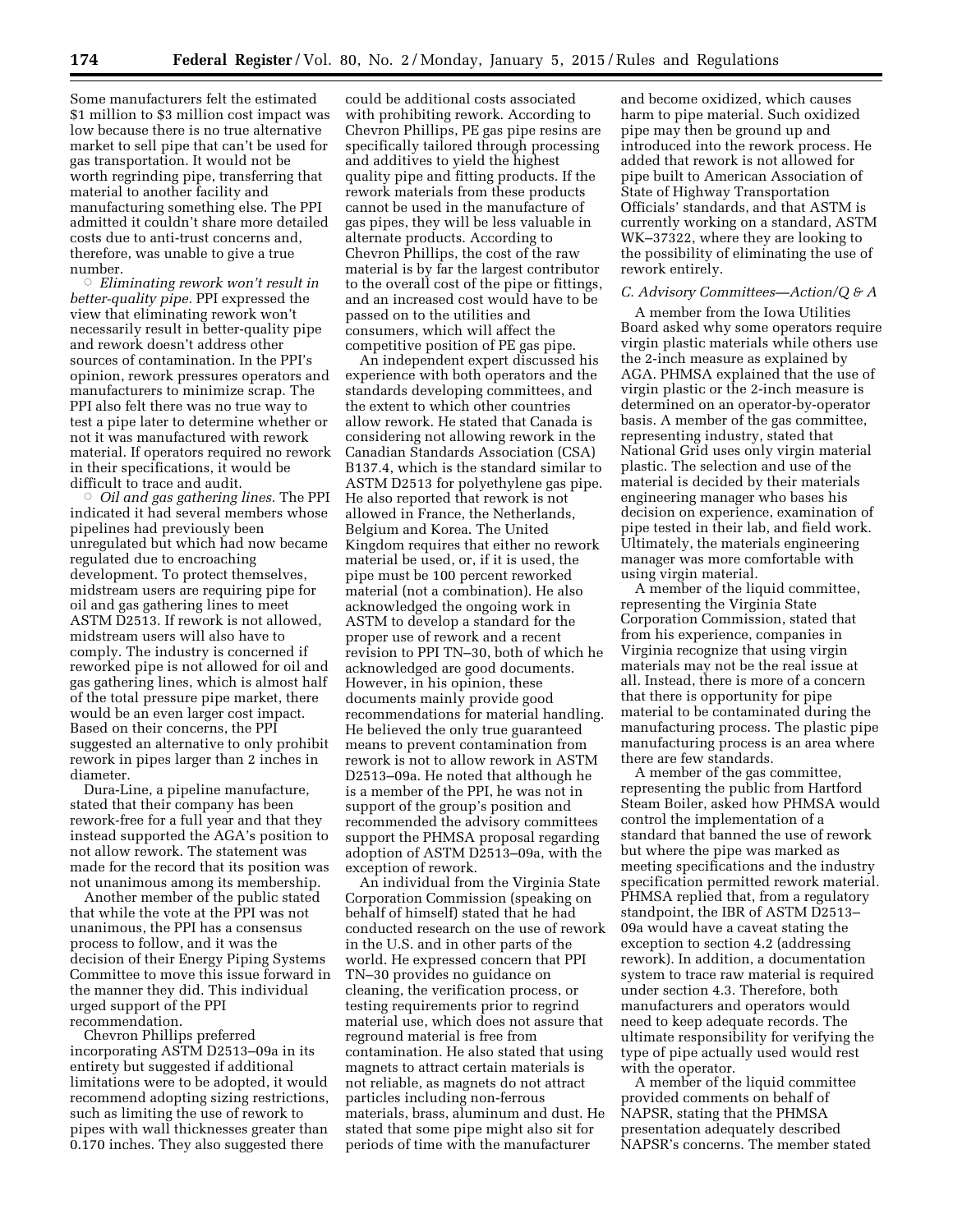that NAPSR feels the ratepayers pay for good pipe that's made of virgin material and should last not just a few years, but, if constructed properly, for the next 100 years. With that, NAPSR was opposed to any use of rework for construction of plastic pipe for gas.

## *D. PHMSA Position on Rework*

At the February advisory committee meetings, a PHMSA staff member provided more background information on rework and described the differences in the three versions of the standards proposed. He also presented additional technical and field perspective on issues surrounding rework itself, as well as applicable requirements or guidance found in ASTM D2513–09a and PPI TN–30. Among the new technical information presented, the PHMSA staff member provided information from several other reports: ''Analysis of Microscopic Leaks in Polyethylene Gas Distribution Piping'' by Electric Power Research Institute (EPRI); ''Electrochemical Treeing in Cable'' by Phelps Dodge Cable and Wire Company (January 1978); and ''Deterioration of Water Immersed Polyethylene-Coated Wire by Treeing'' by Takao Miyashita (IEEE Member) (March 1971).

These reports indicated that rework could potentially be an issue of concern, particularly through breakdown of dielectric properties, the development of pinhole leaks, and static discharge. The PHMSA staff member restated several of the technical issues referenced in the OTD report, ''Evaluation of Impact of Rework,'' mentioned by several commenters and indicating that rework was not an issue. The PHMSA staff member did acknowledge that none of the reports mentioned thus far was definitive, one way or another. The PHMSA staff member presented information on the extent to which other countries and industries allow rework. Previous comments from manufacturers indicated no other country or industry prohibits rework, and the U.S. (through PHMSA) would be the first to do so. In the United States, the nuclear industry does not allow scrap or regrind material per Code Case N–755. While the Code Case is not directly incorporated under Title 10, in part because plastic is newer to the nuclear industry and there may be some other issues with the Code Case, anyone who wants to use plastic instead of steel in the nuclear industry needs to present technical information to justify the use of plastic. It is typically expected that anyone who wants to use plastic pipe must comply with N–755, including not allowing the use of regrind material.

The electric industry has also experienced poor performance on insulation materials and effects from contamination and has developed better standards and quality-control procedures. A listing of references to additional reports was provided and is available on the meeting Web site and on the docket. For other countries, the PHMSA staff member noted that Canada is considering prohibiting rework through a standard being developed by the CSA. The PHMSA staff member also understood many foreign operators do not allow rework.

After reviewing the comments and materials provided, PHMSA is not convinced there is adequate justification to allow rework materials (section 4.2 of ASTM D2513–09a) for PE pipe at this time. PHMSA believes commenters did not make it clear how incorporating the standard in its entirety for all PE piping would provide an equivalent level of safety or better. It appears there is more evidence indicating that the exclusion of rework would provide increased safety for operators due to the concern of contamination of the materials during the manufacturing process and, therefore, contaminating the new pipe.

Comments received concerning potential costs associated with prohibiting rework entirely may not have taken all relevant factors into account (*e.g.,* how many operators are actually allowing rework materials). PHMSA believes the commenters may have also overestimated the cost impact on manufacturers because the results appear to be based on the assumptions that rework is currently allowed by all pipeline operators. PHMSA has learned however, from comments made by the AGA, NAPSR, and an advisory committee industry member that some operators currently prohibit rework for piping under a certain diameter, with many operators already requiring the use of virgin plastic pipe only. The available data based on industry-wide practices and action costs does not appear to indicate a significant increase in costs to manufacturers or operators.

If some additional costs are incurred to improve quality control and assurance processes, PHMSA believes any improvements in manufacturing quality assurance/quality control are likely to be outweighed by the benefits for pipeline safety.

Some commenters stated reworked material is sometimes used for alternative purposes such as blow molding. The PPI suggested there is no other market for medium-density PE pipe other than gas distribution.

PHMSA believes additional guidance on manufacturing procedures could

possibly reduce the amount of scrap used for rework material. The ASTM is currently developing a standard for the proper use of rework, and a recent revision to PPI TN–30 provides good recommendations for materials handling.

While PPI's concerns related to oil and gas gathering lines may have some validity, and there may be a time when more oil and gas gathering lines could become regulated, any such discussions are outside the scope of this rulemaking. PHMSA does, however, commit to engage with the manufacturers and other relevant stakeholders when discussing the use of plastic materials in oil and gas gathering lines.

PHMSA stands by its original proposal to incorporate ASTM D2513– 09a for PE pipe and continue to reference ASTM D2513–99 for non-PE plastic pipe but prohibit the use of rework material. PHMSA will also continue to reference ASTM D2513–87 for marking only of non-PE plastic pipe.

# **V. Public Availability of Standards**

All incorporated by reference documents addressed in this rule are available for visual inspection, as required by Section 24 of Public Law 112–90, January 3, 2012, and amended 49 U.S.C. 60102 on January 3, 2013 at the following locations:

- —The U.S. Department of Transportation, Pipeline and Hazardous Materials Safety Administration, Office of Pipeline Safety, 1200 New Jersey Avenue SE., Washington, DC 20590–0001 or any of PHMSA's five regional offices (addresses available at: *[http://](http://www.phmsa.dot.gov/pipeline/about/org) [www.phmsa.dot.gov/pipeline/about/](http://www.phmsa.dot.gov/pipeline/about/org) [org](http://www.phmsa.dot.gov/pipeline/about/org)*);
- —The National Archives and Records Administration (NARA), Office of the Federal Register (NF), 8601 Adelphi Road, College Park, MD 20740–6001. For information on the availability of this material at NARA, call 202–741– 6030 or go to: *[http://](http://www.archives.gov/federal-register/code-of-federal-regulations/ibr-locations.html) [www.archives.gov/federal-register/](http://www.archives.gov/federal-register/code-of-federal-regulations/ibr-locations.html) [code-of-federal-regulations/ibr](http://www.archives.gov/federal-register/code-of-federal-regulations/ibr-locations.html)[locations.html;](http://www.archives.gov/federal-register/code-of-federal-regulations/ibr-locations.html)* and
- —The respective standards developing organizations (SDO) listed in Parts 192, 193, and 195. If you want to view the standards for free or purchase copies of the standards incorporated by reference, they are available from each of the SDOs listed above and may also be available on the open market. With this rule, the SDO Web sites have been added to the listing of documents incorporated by reference in each part.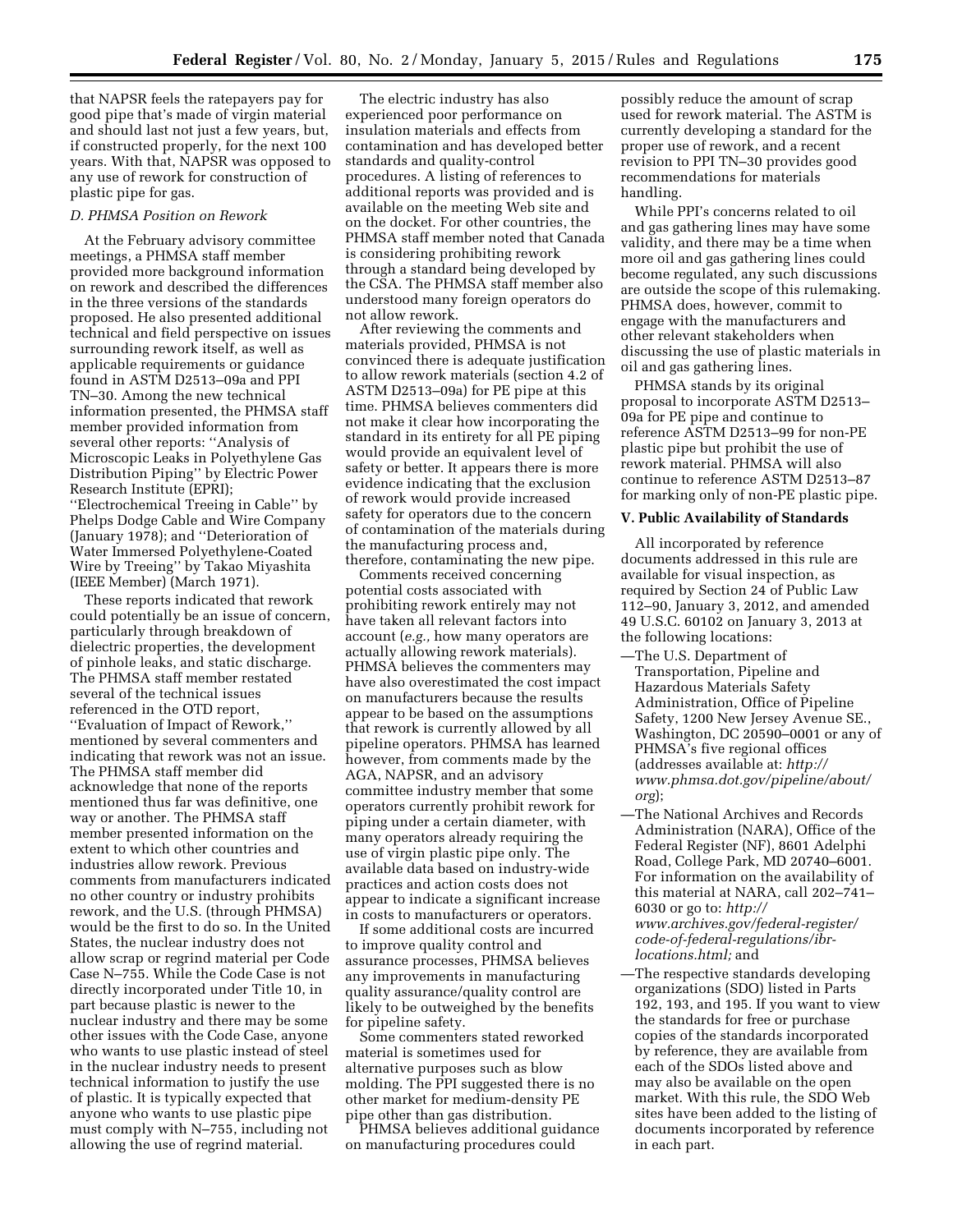### **VI. Regulatory Analyses and Notices**

# *A. Summary/Legal Authority for This Rulemaking*

This final rule is published under the authority of the Federal pipeline safety law (49 U.S.C. 60101 *et seq.*). Section 60102 authorizes the Secretary of Transportation to issue regulations governing the design, installation, inspection, emergency plans and procedures, testing, construction, extension, operation, replacement, and maintenance of pipeline facilities. Further, Section 60102(l) of the Federal pipeline safety law states that the Secretary shall, to the extent appropriate and practicable, update incorporated industry standards that have been adopted as a part of the Federal pipeline safety regulations. This final rule incorporates by reference two new editions (one partially incorporated) and 21 updated standards of those currentlyreferenced standards (wholly or in part). In addition, this final rule makes several other miscellaneous and editorial changes to the pipeline safety regulations.

# *B. Executive Order 12866, Executive Order 13563, and DOT Regulatory Policies and Procedures*

This final rule is not considered a significant regulatory action under section 3(f) of Executive Order 12866 (58 FR 51735) and, therefore, was not subject to review by the Office of Management and Budget (OMB). This final rule is considered non-significant under the Regulatory Policies and Procedures of the Department of Transportation (44 FR 11034).

In accordance with the National Technology and Advancement Act of 1995 (''the Act'') and OMB Circular A–119, ''Federal Participation in the Development and Use of Voluntary Consensus Standards and in Conformity Assessment Activities,'' PHMSA constantly reviews new editions and revisions to relevant standards and publishes a proposed rule every 2 years to incorporate by reference new or updated consensus standards. This practice is consistent with the intent of the Act and OMB directives to avoid the need for developing government-written standards that could potentially result in regulatory conflicts with updated standards and an increased compliance burden on industry. In this final rule, PHMSA also incorporates by reference two new standards, API RP 5LT and ASTM D2513–09a (excluding section 4.2—*Rework Material*), and updates 21 currently referenced standards and specifications in 49 CFR parts 192, 193, and 195.

According to the annual reports pipeline operators submit to PHMSA, there are over 2,370 entities operating hazardous liquid, natural gas transmission, gathering, distribution systems, and liquefied natural gas facilities as of December 31, 2011. The amendments in this rule should enhance safety and reduce the compliance burden on the regulated industry.

PHMSA estimates the costs of incorporating these standards to be negligible and the net benefits to be high. In fact, industry standards developed and adopted by consensus are largely accepted and followed by the pipeline industry, which assures that the industry is not forced to comply with a number of different standards to accomplish the same safety goal. The majority of pipeline operators already purchase and apply industry standards as part of common business practice.

In addition to incorporating new and updating existing voluntary consensus standards, PHMSA is making nonsubstantive edits and clarifying regulatory language in certain provisions. Since these editorial changes are relatively minor, this rule would not require pipeline operators to undertake significant new pipeline safety initiatives and would have negligible cost implications. The nonsubstantive changes will increase the clarity of the pipeline safety regulations, and help improve compliance, and improve the safety of the nation's pipeline systems.

Executive Order 13563 is supplemental to and reaffirms the principles, structures, and definitions governing regulatory review that were established in Executive Order 12866, Regulatory Planning and Review, of September 30, 1993. Additionally, Executive Order 13563 specifically requires agencies to: (1) Involve the public in the regulatory process; (2) promote simplification and harmonization through interagency coordination; (3) identify and consider regulatory approaches that reduce burden and maintain flexibility; (4) ensure the objectivity of any scientific or technological information used to support regulatory action; and (5) consider how to best promote retrospective analysis to modify, streamline, expand, or repeal existing rules that are outmoded, ineffective, insufficient, or excessively burdensome.

When developing this rule, PHMSA involved the public in the regulatory process in a variety of ways. Specifically, PHMSA addressed issues and errors that were identified and tagged for future rulemaking

consideration in letters from the regulated community and through meetings and correspondence with stakeholders. PHMSA considered public comments based on the proposals in the NPRM, addressed those comments in the docket, and discussed the proposals with the members of its two advisory committees and public representatives in attendance.

These standards are expected to produce a safety benefit derived from new requirements with minimal additional costs.

### *C. Executive Order 13132*

PHMSA analyzed this final rule in accordance with the principles and criteria contained in Executive Order 13132 (''Federalism''). The final rule does not have a substantial direct effect on the states, the relationship between the national government and the states, or the distribution of power and responsibilities among the various levels of government. The final rule does not impose substantial direct compliance costs on state and local governments nor will it preempt state law for intrastate pipelines. Therefore, the consultation and funding requirements of Executive Order 13132 do not apply.

#### *D. Executive Order 13175*

PHMSA analyzed the final rule according to Executive Order 13175, ''Consultation and Coordination with Indian Tribal Governments.'' Because the final rule does not significantly or uniquely affect the communities of the Indian Tribal Governments or impose substantial direct compliance costs, the funding and consultation requirements of Executive Order 13175 do not apply.

## *E. Regulatory Flexibility Act, Executive Order 13272 and DOT Procedures and Policies*

The Regulatory Flexibility Act (5 U.S.C. 601 *et seq.*), requires an agency to review regulations to assess their impact on small entities, unless the agency determines the rule is not expected to have a significant impact on a substantial number of small entities. An example of a small business may include technical experts from a publicly owned natural gas local distribution company.

Technical committees that develop codes and standards are, for the most part, comprised of experts representing the various facets of a given industry, such as manufacturers, installers, insurers, inspectors, end users, distributors and regulatory agencies. Participants represent both large and small businesses and others. An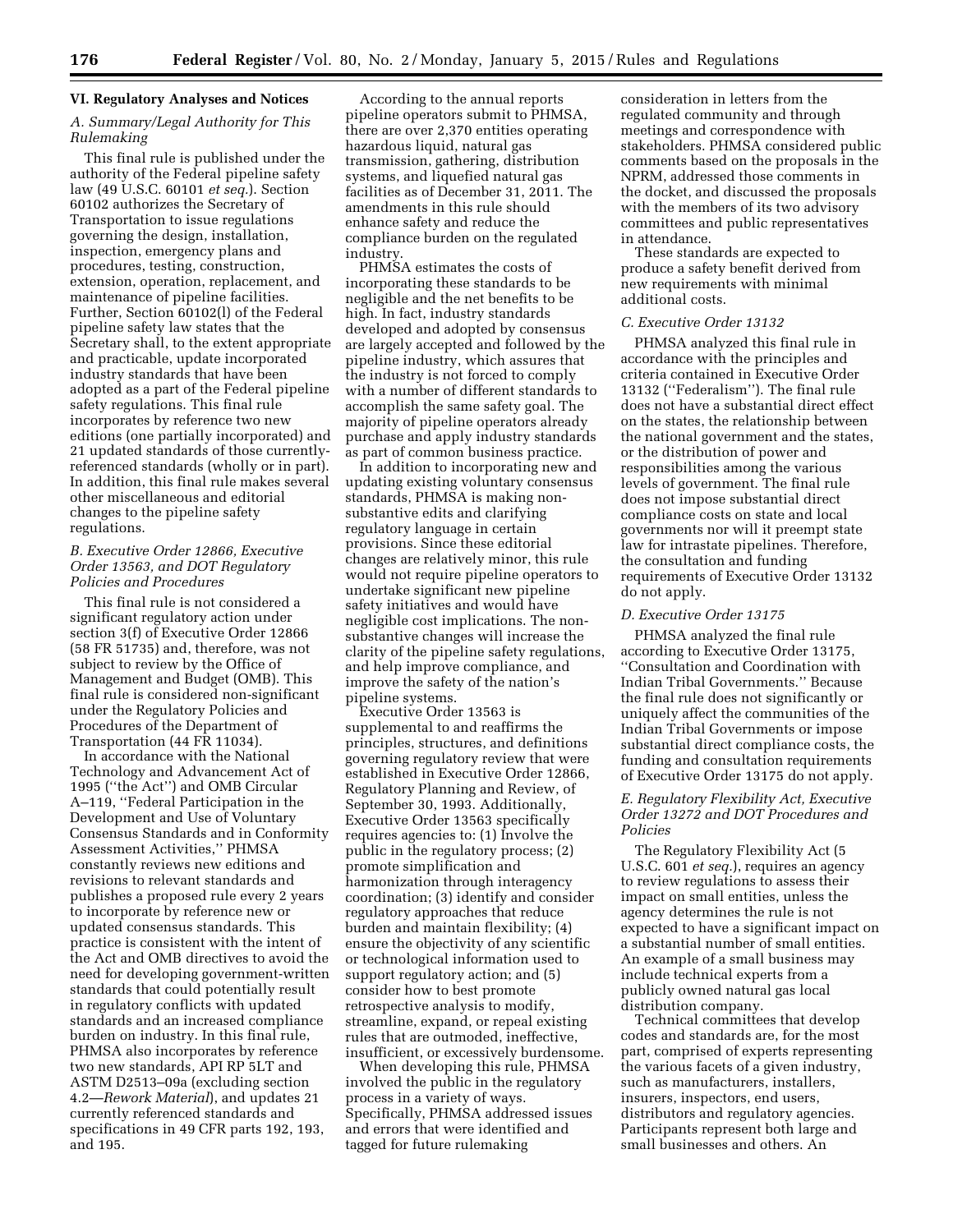example of the make-up of a typical standards committee may include representatives (engineers, researchers, or risk management officers) from large and small operating companies, government members (Federal/state), risk management consultants, insurance administrators, academics and individuals. Meetings are open to the public. The committees involved in developing, revising, and approving consensus standards created by organizations such as the API or AGA include technical experts, operating companies, vendors, consultants, academics, and regulators.

The impact of this final rule will not have a significant impact on compliance cost regardless of the size of the firm. The changes update current editions of industry standards to allow for the use of newer or updated safety procedures to promote uniformity among industry practices. Changes in standards employing performance-based approaches have resulted in fewer costly changes to an organization's manufacturing processes.

*Consideration of alternative proposals for small businesses:* The Regulatory Flexibility Act directs agencies to establish expectations and differing compliance standards for small businesses, where it is possible to do so, while still meeting the objectives of applicable regulatory statutes. In the case of hazardous liquid, natural gas and other types of materials transported by pipeline, any exceptions are considered during the rulemaking process. For the most part, differing standards are not possible due to the type of technical requirements covered by these standards. The impact of this final rule will be minimal. The changes are intended to provide industry guidance through adoption of newer editions of consensus standards and recommended practices.

Based on the facts available about the anticipated impact of this rulemaking, I certify, under Section 605 of the Regulatory Flexibility Act (5 U.S.C. 605), that this final rule will not have a significant economic impact on a substantial number of small entities.

# *F. Paperwork Reduction Act*

This final rule does not impose any new information collection requirements.

#### *G. Regulation Identifier Number*

A regulation identifier number (RIN) is assigned to each regulatory action listed in the Unified Agenda of Federal Regulations. The Regulatory Information Service Center publishes the Unified Agenda in April and October of each

year. The RIN number contained in the heading of this document can be used to cross-reference this action with the Unified Agenda.

# *H. Unfunded Mandates Reform Act of 1995*

This final rule will not impose unfunded mandates under the Unfunded Mandates Reform Act of 1995. It will not result in costs of \$100 million (adjusted for inflation currently estimated to be \$132 million) or more in any one year to either state, local or tribal governments, in the aggregate, or to the private sector, and would be the least burdensome alternative that achieves the objective of this final rule.

# *I. Privacy Act Statement*

Anyone may search the electronic form of comments received in response to any of our dockets by the name of the individual submitting the comment (or signing the comment if submitted for an association, business, labor union, etc.). You may review DOT's complete Privacy Act Statement in the **Federal Register** published on April 11, 2000 (65 FR 19477), or you may visit *<http://docketsinfo.dot.gov/>*.

## *J. Environmental Assessment*

The National Environmental Policy Act of 1969, 42 U.S.C. 4321–4375, requires Federal agencies to analyze proposed actions to determine whether the action will have a significant impact on the human environment. The Council on Environmental Quality regulations require Federal agencies to conduct an environmental review considering: (1) The need for the proposed action; (2) alternatives to the proposed action; (3) probable environmental impacts of the proposed action and alternatives; and (4) the agencies and persons consulted during the consideration process (40 CFR 1508.9(b)). In this final rule, PHMSA incorporates two new standards (one partially) and incorporates 21 updated standards of those currently referenced. This final rule also makes miscellaneous and editorial changes to the pipeline safety regulations.

*Description of Action:* The National Technology Transfer and Advancement Act of 1995 directs Federal agencies to use voluntary consensus standards and design specifications developed by voluntary consensus standard bodies instead of government-developed voluntary technical standards, when applicable. There are currently 64 standards incorporated by reference in Parts 192, 193 and 195 of the pipeline safety regulations.

PHMSA engineers and subject matter experts participate on approximately 25 standards development committees to keep current on committee actions. PHMSA will only propose to adopt standards into the Federal regulations that meet the agency's directive(s) to ensure the best interests of public and environmental safety are served.

*Purpose and Need:* Many of the industry standards currently incorporated by reference in the pipeline safety regulations have been revised and updated to incorporate and promote new technologies and methodologies. This final rule will allow operators to use new technologies by incorporating new editions of the standards into the pipeline safety regulations.

PHMSA's technical experts continually review the actions of pipeline standards developing committees and study industry safety practices to ensure that their endorsement of any new editions or revised standards incorporated into the Federal safety regulations will improve public safety, as well as provide protection for the environment. If PHMSA does not amend the Federal safety standards to keep up with industry practices, it could potentially have an adverse effect on the transportation of energy resources.

These amendments will make the regulatory provisions more consistent with current technology and will therefore promote the safe transportation of hazardous liquids, natural and other gases and liquefied natural gas by pipeline.

*Alternatives Considered:* In developing this final rule, PHMSA considered two alternatives:

Alternative (1): Take no action and continue to incorporate the existing standards currently referenced in the pipeline safety regulations.

Because PHMSA's goal is to facilitate pipeline safety, PHMSA rejected the alternative to take no action.

Alternative (2): Go forward with the proposed amendments and incorporate updated editions of voluntary consensus standards to allow pipeline operators to use current technologies. This is the selected alternative.

PHMSA's goal is to incorporate by reference all or parts of updated editions of voluntary consensus standards into the pipeline safety regulations to allow pipeline operators to use current technology, new materials, and other industry and management practices. Another goal is to update and clarify certain provisions in the regulations.

*Environmental Consequences:* The Nation's pipelines are located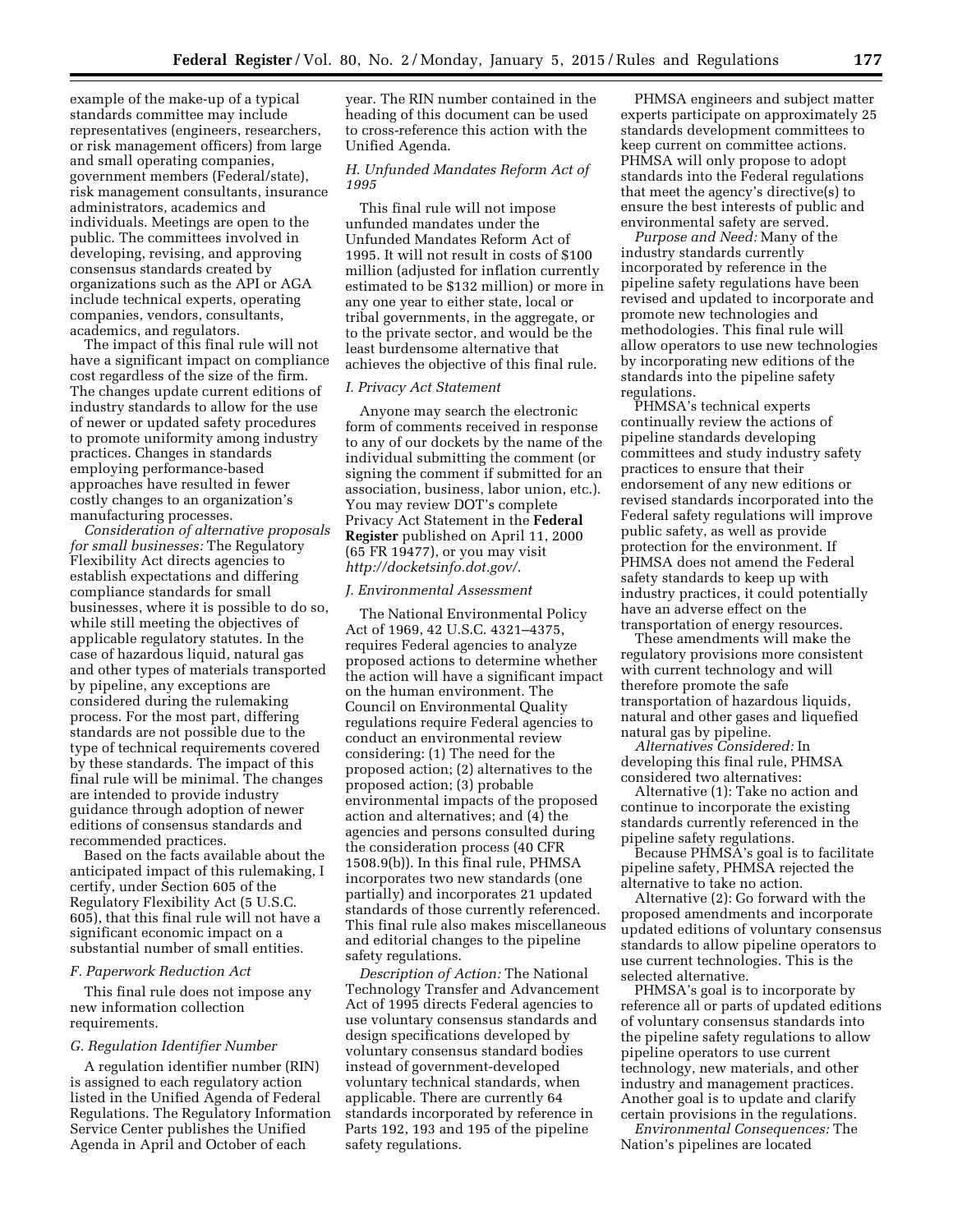throughout the United States, both onshore and offshore, and traverse a variety of environments—from highly populated urban sites to remote, unpopulated rural areas. The Federal pipeline regulatory system is a risk management system that is preventionoriented and focused on identifying safety hazards and reducing the probability and quantity of a natural gas or hazardous liquid release. Pipeline operators are required to develop and implement IM programs to enhance safety by identifying and reducing pipeline integrity risks.

Pipelines subject to this final rule transport hazardous liquids and natural gas, and therefore a spill or leak of the product could affect the physical environment as well as the health and safety of the public. The release of hazardous liquids or natural gas can cause the loss of cultural and historical resources (*e.g.,* properties listed on the National Register of Historic Places), biological and ecological resources (*e.g.,*  coastal zones, wetlands, plant and animal species and their habitats, forests, grasslands, offshore marine ecosystems), special ecological resources (*e.g.,* threatened and endangered plant and animal species and their habitats, national and state parklands, biological reserves, wild and scenic rivers), and the contamination of air, water resources (*e.g.,* oceans, streams, lakes), and soil that exist directly adjacent to and within the vicinity of pipelines. Incidents involving pipelines can result in fires and explosions, causing damage to the local environment. Depending on the size of a spill or gas leak and the nature of the failure zone, the potential impacts could vary from property damage or environmental damage, injuries or, on rare occasions, fatalities.

Compliance with the pipeline safety regulations substantially reduces the possibility of an accidental release of product. Updating new industry standards or those already incorporated into the pipeline safety regulations provides operators with the advantage and added safety of applying newer technologies. These standards are based on the accumulated knowledge and experience of owners, operators, manufacturers, risk management experts and others involved in the pipeline industry or government agencies who write the regulations to ensure the products are moved safely throughout the country. PHMSA staff actively participates in the standards development process to ensure each standard incorporated will enhance safety and environmental protection. Newer editions are not automatically

incorporated but reviewed in detail. PHMSA reviewed each of the standards described in this rule and have determined that the majority of the updates include nearly minor changes such as editorial changes, inclusion of a best practices, or similar changes.

The discussion of the standards PHMSA has chosen not to incorporate at this time or that are to be partial incorporated is included under section II of this rule.

*Conclusion—Degree of Environmental Impact:* PHMSA incorporates consensus standards that will allow the pipeline industry to use improved technologies, new materials, performance-based approaches, manufacturing processes, or other practices to enhance public health, safety and welfare. PHMSA's goal is to ensure hazardous liquids, natural and other gases and liquefied natural gas transported by pipeline will arrive safely to its destination.

PHMSA has determined that the selected alternative will not have a significant impact on the environment.

### *K. Executive Order 13211*

Transporting gas and petroleum affects the Nation's available energy supply. However, this final rule would not be a significant energy action under Executive Order 13211. It also would not be a significant regulatory action under Executive Order 12866 and would not likely have a significant adverse effect on the supply, distribution, or use of energy. Further, the Administrator of the Office of Information and Regulatory Affairs would not be likely to identify this final rule as a significant energy action.

### **List of Subjects**

## *49 CFR Part 192*

Incorporation by reference, Natural gas, Pipeline safety.

#### *49 CFR Part 193*

Incorporation by reference, Liquefied natural gas, Pipeline safety.

### *49 CFR Part 195*

Anhydrous ammonia, Carbon dioxide, Incorporation by reference, Petroleum pipeline safety.

#### *49 CFR Part 198*

Grant programs—transportation, Pipeline safety, Reporting and recordkeeping requirements.

#### *49 CFR Part 199*

Drug and alcohol testing.

In consideration of the foregoing, PHMSA amends 49 CFR parts 192, 193, 195, 198, and 199 as follows:

# **PART 192—TRANSPORTATION OF NATURAL AND OTHER GAS BY PIPELINE: MINIMUM FEDERAL SAFETY STANDARDS**

■ 1. The authority citation for Part 192 continues to read as follows:

**Authority:** 49 U.S.C. 5103, 60102, 60104, 60108, 60109, 60110, 60113, 60116, 60118 and 60137; and 49 CFR 1.97.

## **§§ 192.923, 192.925, 192.931, 192.935, 192.939 [Amended]**

■ 2. In 49 CFR part 192, remove the term ''NACE SP0502–2008'' and add in its place ''NACE SP0502'' everywhere it appears in the following sections:  $\blacksquare$  a. Section 192.923(b)(1);

■ b. Section 192.925(b) introductory text;

■ c. Section 192.925(b)(1) introductory text;

■ d. Section 192.925(b)(1)(ii);

■ e. Section 192.925(b)(2) introductory text;

■ f. Section 192.925(b)(3) introductory text;

- $\blacksquare$  g. Section 192.925(b)(3)(ii)(A);
- $\bar{h}$ . Section 192.925(b)(3)(ii)(B);
- i. Section  $192.925(b)(3)(iv);$
- j. Section 192.925(b)(4) introductory text;
- $\blacksquare$  k. Section 192.925(b)(4)(ii);
- l. Section 192.931(d);
- $\blacksquare$  m. Section 192.935(b)(1)(iv);
- n. Section 192.939(a)(2).

■ 3. Section 192.7 is revised to read as follows:

### **§ 192.7 What documents are incorporated by reference partly or wholly in this part?**

(a) This part prescribes standards, or portions thereof, incorporated by reference into this part with the approval of the Director of the Federal Register in 5 U.S.C. 552(a) and 1 CFR part 51. The materials listed in this section have the full force of law. To enforce any edition other than that specified in this section, PHMSA must publish a notice of change in the **Federal Register**.

(1) *Availability of standards incorporated by reference.* All of the materials incorporated by reference are available for inspection from several sources, including the following:

(i) The Office of Pipeline Safety, Pipeline and Hazardous Materials Safety Administration, 1200 New Jersey Avenue SE., Washington, DC 20590. For more information contact 202–366–4046 or go to the PHMSA Web site at: *[http://](http://www.phmsa.dot.gov/pipeline/regs)  [www.phmsa.dot.gov/pipeline/regs.](http://www.phmsa.dot.gov/pipeline/regs)* 

(ii) The National Archives and Records Administration (NARA). For information on the availability of this material at NARA, call 202–741–6030 or go to the NARA Web site at: *http://*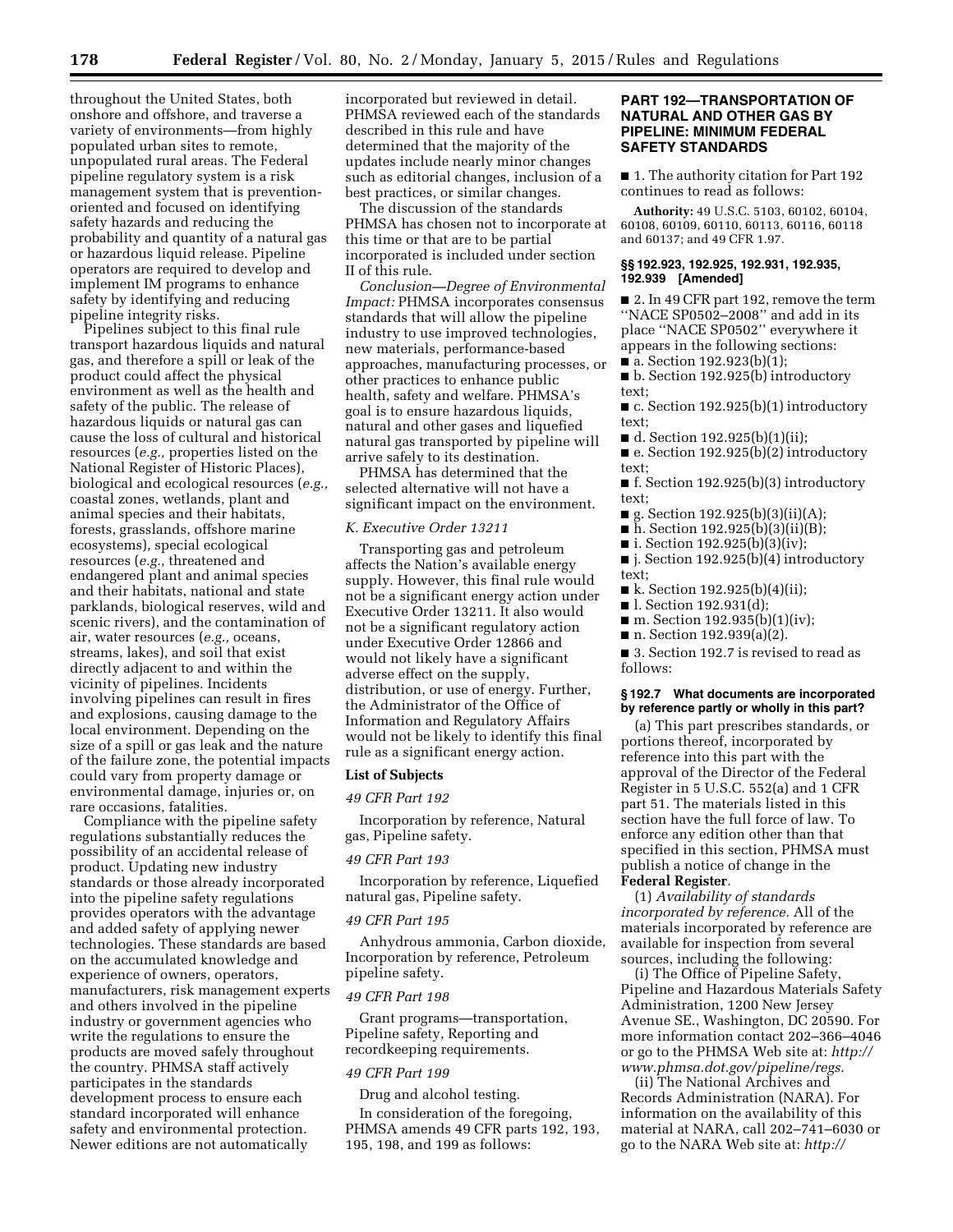*[www.archives.gov/federal](http://www.archives.gov/federal_register/code_of_federal_regulations/ibr_locations.html)*\_*register/ code*\_*of*\_*federal*\_*[regulations/ibr](http://www.archives.gov/federal_register/code_of_federal_regulations/ibr_locations.html)*\_ *[locations.html.](http://www.archives.gov/federal_register/code_of_federal_regulations/ibr_locations.html)* 

(iii) Copies of standards incorporated by reference in this part can also be purchased or are otherwise made available from the respective standardsdeveloping organization at the addresses provided in the centralized IBR section below.

(2) [Reserved]

(b) American Petroleum Institute (API), 1220 L Street NW., Washington, DC 20005, phone: 202–682–8000, *[http://](http://api.org/) [api.org/.](http://api.org/)* 

(1) API Recommended Practice 5L1, ''Recommended Practice for Railroad Transportation of Line Pipe,'' 7th edition, September 2009, (API RP 5L1), IBR approved for § 192.65(a).

(2) API Recommended Practice 5LT, ''Recommended Practice for Truck Transportation of Line Pipe,'' First edition, March 2012, (API RP 5LT), IBR approved for § 192.65(c).

(3) API Recommended Practice 5LW, ''Recommended Practice for Transportation of Line Pipe on Barges and Marine Vessels,'' 3rd edition, September 2009, (API RP 5LW), IBR approved for § 192.65(b).

(4) API Recommended Practice 80, ''Guidelines for the Definition of Onshore Gas Gathering Lines,'' 1st edition, April 2000, (API RP 80), IBR approved for § 192.8(a).

(5) API Recommended Practice 1162, ''Public Awareness Programs for Pipeline Operators,'' 1st edition, December 2003, (API RP 1162), IBR approved for § 192.616(a), (b), and (c).

(6) API Recommended Practice 1165, ''Recommended Practice for Pipeline SCADA Displays,'' First edition, January 2007, (API RP 1165), IBR approved for § 192.631(c).

(7) API Specification 5L, ''Specification for Line Pipe,'' 45th edition, effective July 1, 2013, (API Spec 5L), IBR approved for §§ 192.55(e); 192.112(a), (b), (d), (e); 192.113; and Item I, Appendix B to Part 192.

(8) ANSI/API Specification 6D, ''Specification for Pipeline Valves,''23rd edition, effective October 1, 2008, including Errata 1 (June 2008), Errata2 (/November 2008), Errata 3 (February 2009), Errata 4 (April 2010), Errata 5 (November 2010), Errata 6 (August 2011) Addendum 1 (October 2009), Addendum 2 (August 2011), and Addendum 3 (October 2012), (ANSI/API Spec 6D), IBR approved for § 192.145(a).

(9) API Standard 1104, ''Welding of Pipelines and Related Facilities,'' 20th edition, October 2005, including errata/ addendum (July 2007) and errata 2 (2008), (API Std 1104), IBR approved for §§ 192.225(a); 192.227(a); 192.229(c); 192.241(c); and Item II, Appendix B.

(c) ASME International (ASME), Three Park Avenue, New York, NY 10016, 800–843–2763 (U.S./Canada), *[http://www.asme.org/.](http://www.asme.org/)* 

(1) ASME/ANSI B16.1–2005, ''Gray Iron Pipe Flanges and Flanged Fittings: (Classes 25, 125, and 250),'' August 31, 2006, (ASME/ANSI B16.1), IBR approved for § 192.147(c).

(2) ASME/ANSI B16.5–2003, ''Pipe Flanges and Flanged Fittings, ''October 2004, (ASME/ANSI B16.5), IBR approved for §§ 192.147(a) and 192.279.

(3) ASME/ANSI B31G–1991 (Reaffirmed 2004), ''Manual for Determining the Remaining Strength of Corroded Pipelines,'' 2004, (ASME/ ANSI B31G), IBR approved for §§ 192.485(c) and 192.933(a).

(4) ASME/ANSI B31.8–2007, ''Gas Transmission and Distribution Piping Systems,'' November 30, 2007, (ASME/ ANSI B31.8), IBR approved for §§ 192.112(b) and 192.619(a).

(5) ASME/ANSI B31.8S–2004, ''Supplement to B31.8 on Managing System Integrity of Gas Pipelines,'' 2004, (ASME/ANSI B31.8S–2004), IBR approved for §§ 192.903 note to *Potential impact radius;* 192.907 introductory text, (b); 192.911 introductory text, (i), (k), (l), (m); 192.913(a), (b), (c); 192.917 (a), (b), (c), (d), (e); 192.921(a); 192.923(b); 192.925(b); 192.927(b), (c); 192.929(b); 192.933(c), (d); 192.935 (a), (b); 192.937(c); 192.939(a); and 192.945(a).

(6) ASME Boiler & Pressure Vessel Code, Section I, ''Rules for Construction of Power Boilers 2007,'' 2007 edition, July 1, 2007, (ASME BPVC, Section I), IBR approved for § 192.153(b).

(7) ASME Boiler & Pressure Vessel Code, Section VIII, Division 1 ''Rules for Construction of Pressure Vessels,'' 2007 edition, July 1, 2007, (ASME BPVC, Section VIII, Division 1), IBR approved for §§ 192.153(a), (b), (d); and 192.165(b).

(8) ASME Boiler & Pressure Vessel Code, Section VIII, Division 2 ''Alternate Rules, Rules for Construction of Pressure Vessels,'' 2007 edition, July 1, 2007, (ASME BPVC, Section VIII, Division 2), IBR approved for §§ 192.153(b), (d); and 192.165(b).

(9) ASME Boiler & Pressure Vessel Code, Section IX: ''Qualification Standard for Welding and Brazing Procedures, Welders, Brazers, and Welding and Brazing Operators,'' 2007 edition, July 1, 2007, ASME BPVC, Section IX, IBR approved for §§ 192.225(a); 192.227(a); and Item II, Appendix B to Part 192.

(d) American Society for Testing and Materials (ASTM), 100 Barr Harbor

Drive, PO Box C700, West Conshohocken, PA 19428, phone: (610) 832–9585, Web site: *[http://](http://www.astm.org/) [www.astm.org/.](http://www.astm.org/)* 

(1) ASTM A53/A53M–10, ''Standard Specification for Pipe, Steel, Black and Hot-Dipped, Zinc-Coated, Welded and Seamless,'' approved October 1, 2010, (ASTM A53/A53M), IBR approved for § 192.113; and Item II, Appendix B to Part 192.

(2) ASTM A106/A106M–10, ''Standard Specification for Seamless Carbon Steel Pipe for High-Temperature Service,'' approved October 1, 2010, (ASTM A106/A106M), IBR approved for § 192.113; and Item I, Appendix B to Part 192.

(3) ASTM A333/A333M–11, ''Standard Specification for Seamless and Welded Steel Pipe for Low-Temperature Service,'' approved April 1, 2011, (ASTM A333/A333M), IBR approved for § 192.113; and Item I, Appendix B to Part 192.

(4) ASTM A372/A372M–10, ''Standard Specification for Carbon and Alloy Steel Forgings for Thin-Walled Pressure Vessels,'' approved October 1, 2010, (ASTM A372/A372M), IBR approved for § 192.177(b).

(5) ASTM A381–96 (reapproved 2005), ''Standard Specification for Metal-Arc Welded Steel Pipe for Use with High-Pressure Transmission Systems,'' approved October 1, 2005, (ASTM A381), IBR approved for § 192.113; and Item I, Appendix B to Part 192.

(6) ASTM A578/A578M–96 (reapproved 2001), ''Standard Specification for Straight-Beam Ultrasonic Examination of Plain and Clad Steel Plates for Special Applications,'' (ASTM A578/A578M), IBR approved for § 192.112(c).

(7) ASTM A671/A671M–10, ''Standard Specification for Electric-Fusion-Welded Steel Pipe for Atmospheric and Lower Temperatures,'' approved April 1, 2010, (ASTM A671/ A671M), IBR approved for § 192.113; and Item I, Appendix B to Part 192.

(8) ASTM A672/A672M–09, ''Standard Specification for Electric-Fusion-Welded Steel Pipe for High-Pressure Service at Moderate Temperatures,'' approved October 1, 2009, (ASTM A672/672M), IBR approved for § 192.113 and Item I, Appendix B to Part 192.

(9) ASTM A691/A691M–09, ''Standard Specification for Carbon and Alloy Steel Pipe, Electric-Fusion-Welded for High-Pressure Service at High Temperatures,'' approved October 1, 2009, (ASTM A691/A691M), IBR approved for § 192.113 and Item I, Appendix B to Part 192.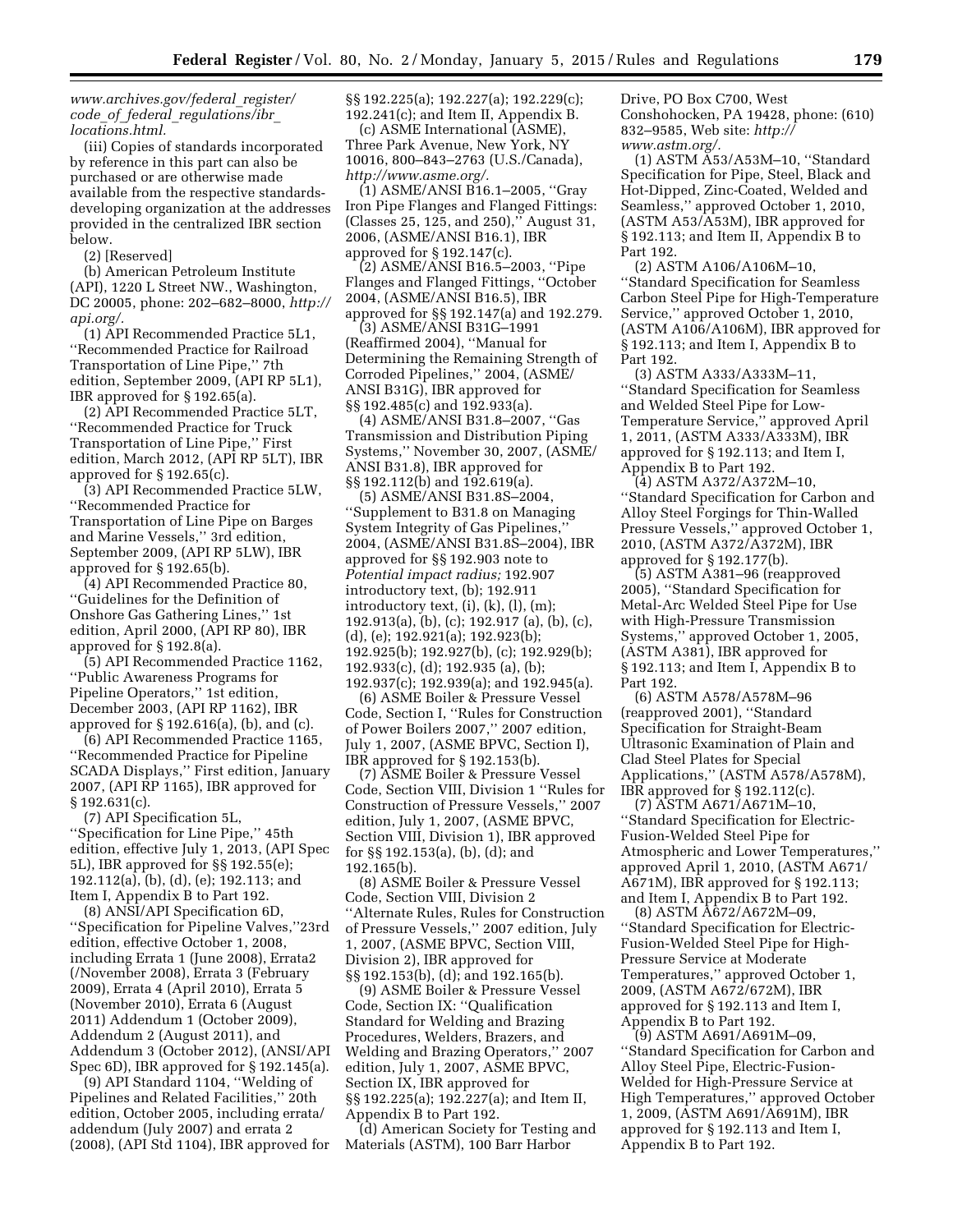(10) ASTM D638–03, ''Standard Test Method for Tensile Properties of Plastics,'' 2003, (ASTM D638), IBR approved for § 192.283(a) and (b).

(11) ASTM D2513–87, ''Standard Specification for Thermoplastic Gas Pressure Pipe, Tubing, and Fittings,'' (ASTM D2513–87), IBR approved for § 192.63(a).

(12) ASTM D2513–99, ''Standard Specification for Thermoplastic Gas Pressure Pipe, Tubing, and Fittings,'' (ASTM D 2513–99), IBR approved for §§ 192.191(b); 192.281(b); 192.283(a) and Item 1, Appendix B to Part 192.

(13) ASTM D2513–09a, ''Standard Specification for Polyethylene (PE) Gas Pressure Pipe, Tubing, and Fittings,'' approved December 1, 2009, (ASTM D2513–09a), IBR approved for §§ 192.123(e); 192.191(b); 192.283(a); and Item 1, Appendix B to Part 192.

(14) ASTM D2517–00, ''Standard Specification for Reinforced Epoxy Resin Gas Pressure Pipe and Fittings,'' (ASTM D 2517), IBR approved for §§ 192.191(a); 192.281(d); 192.283(a); and Item I, Appendix B to Part 192.

(15) ASTM F1055–1998, ''Standard Specification for Electrofusion Type Polyethylene Fittings for Outside Diameter Controller Polyethylene Pipe and Tubing,'' (ASTM F1055), IBR approved for § 192.283(a).

(e) Gas Technology Institute (GTI), formerly the Gas Research Institute (GRI)), 1700 S. Mount Prospect Road, Des Plaines, IL 60018, phone: 847–768– 0500, Web site: *[www.gastechnology.org.](http://www.gastechnology.org)* 

(1) GRI 02/0057 (2002) ''Internal Corrosion Direct Assessment of Gas Transmission Pipelines Methodology,'' (GRI 02/0057), IBR approved for § 192.927(c).

(2) [Reserved]

(f) Manufacturers Standardization Society of the Valve and Fittings Industry, Inc. (MSS), 127 Park St. NE., Vienna, VA 22180, phone: 703–281– 6613, Web site: *[http://www.mss-hq.](http://www.mss-hq.org/)  [org/.](http://www.mss-hq.org/)* 

(1) MSS SP–44–2010, Standard Practice, ''Steel Pipeline Flanges,'' 2010 edition, (including Errata (May 20, 2011)), (MSS SP–44), IBR approved for § 192.147(a).

(2) [Reserved]

(g) NACE International (NACE), 1440 South Creek Drive, Houston, TX 77084: phone: 281–228–6223 or 800–797–6223, Web site: *[http://www.nace.org/](http://www.nace.org/Publications/) [Publications/.](http://www.nace.org/Publications/)* 

(1) ANSI/NACE SP0502–2010, Standard Practice, ''Pipeline External Corrosion Direct Assessment Methodology,'' revised June 24, 2010, (NACE SP0502), IBR approved for §§ 192.923(b); 192.925(b); 192.931(d); 192.935(b) and 192.939(a).

(2) [Reserved]

(h) National Fire Protection Association (NFPA), 1 Batterymarch Park, Quincy, Massachusetts 02169, phone: 1 617 984–7275, Web site: *[http://www.nfpa.org/.](http://www.nfpa.org/)* 

(1) NFPA–30 (2012), ''Flammable and Combustible Liquids Code,'' 2012 edition, June 20, 2011, including Errata 30–12–1 (September 27, 2011) and Errata 30–12–2 (November 14, 2011), (NFPA–30), IBR approved for § 192.735(b).

(2) NFPA–58 (2004), ''Liquefied Petroleum Gas Code (LP-Gas Code),'' (NFPA–58), IBR approved for § 192.11(a), (b), and (c).

(3) NFPA–59 (2004), ''Utility LP-Gas Plant Code,'' (NFPA–59), IBR approved for § 192.11(a), (b); and (c).

(4) NFPA–70 (2011), ''National Electrical Code,'' 2011 edition, issued August 5, 2010, (NFPA–70), IBR approved for §§ 192.163(e); and 192.189(c).

(i) Pipeline Research Council International, Inc. (PRCI), c/o Technical Toolboxes, 3801 Kirby Drive, Suite 520, P.O. Box 980550, Houston, TX 77098, phone: 713–630–0505, toll free: 866– 866–6766, Web site: *[http://](http://www.ttoolboxes.com/) [www.ttoolboxes.com/.](http://www.ttoolboxes.com/)* (Contract number PR–3–805.)

(1) AGA, Pipeline Research Committee Project, PR–3–805, ''A Modified Criterion for Evaluating the Remaining Strength of Corroded Pipe,'' (December 22, 1989), (PRCI PR–3–805 (R–STRENG)), IBR approved for §§ 192.485(c); 192.933(a) and (d). (2) [Reserved]

(j) Plastics Pipe Institute, Inc. (PPI), 105 Decker Court, Suite 825 Irving TX 75062, phone: 469–499–1044, *[http://](http://www.plasticpipe.org/) [www.plasticpipe.org/.](http://www.plasticpipe.org/)* 

(1) PPI TR–3/2008 HDB/HDS/PDB/ SDB/MRS Policies (2008), ''Policies and Procedures for Developing Hydrostatic Design Basis (HDB), Pressure Design Basis (PDB), Strength Design Basis (SDB), and Minimum Required Strength (MRS) Ratings for Thermoplastic Piping Materials or Pipe, '' May 2008, IBR approved for § 192.121.

(2) [Reserved]

#### **§ 192.11 [Amended]**

■ 4. In § 192.11:

■ a. Amend paragraph (a) by removing the term ''ANSI/NFPA 58 and 59'' and adding in its place the term ''NFPA 58 and 59 (incorporated by reference, *see*   $§ 192.7$ ".

■ b. Amend paragraph (c) by removing the term ''ANSI/NFPA 58 and 59, ANSI/ NFPA 58 and 59'' and adding in its place the term ''NFPA 58 and 59 (incorporated by reference, *see* § 192.7), NFPA 58 and 59''.

#### **§ 192.55 [Amended]**

■ 5. In § 192.55, amend paragraph (e) by removing the term ''API Specification 5L'' and adding in its place the term ''API Spec 5L ''(incorporated by reference, see § 192.7)''.

 $\blacksquare$  6. In § 192.59, paragraph (d) is added to read as follows:

# **§ 192.59 Plastic pipe.**  \* \* \* \* \*

(d) Rework and/or regrind material is not allowed in plastic pipe produced after March 6, 2015 used under this part.

 $\blacksquare$  7. In § 192.63, paragraph (a)(1) is revised to read as follows:

#### **§ 192.63 Marking of materials.**

(a) \* \* \*

(1) As prescribed in the specification or standard to which it was manufactured, except that thermoplastic pipe and fittings made of plastic materials other than polyethylene must be marked in accordance with ASTM D2513–87 (incorporated by reference, *see* § 192.7);

\* \* \* \* \*

■ 8. Amend § 192.65 as follows:  $\blacksquare$  a. In paragraph (a)(1), remove the term ''API Recommended Practice 5L1'' and add in its place the term ''API RP 5L1''.

■ b. In paragraph (b), remove the term ''API Recommended Practice 5LW'' and add in its place the term ''API RP 5LW''.

■ c. Add a new paragraph (c) to read as follows:

# **§ 192.65 Transportation of pipe.**

\* \* \* \* \* (c) *Truck.* In a pipeline to be operated at a hoop stress of 20 percent or more of SMYS, an operator may not use pipe having an outer diameter to wall thickness ratio of 70 to 1, or more, that is transported by truck unless the transportation is performed in accordance with API RP 5LT (incorporated by reference, *see* § 192.7).

#### **§ 192.112 [Amended]**

■ 9. Amend § 192.112:

 $\blacksquare$  a. In paragraphs (a)(4), (b)(1)(i),  $(b)(1)(iii)$ ,  $(d)(1)$ , and  $(e)(1)$  by removing the term ''API Specification 5L'' and adding in its place the term ''API Spec 5L''.

■ b. In paragraph (c)(2)(i) by removing the term, ''API 5L'' and adding in its place the term ''API Spec 5L''.

#### **§ 192.113 [Amended]**

■ 10. In the Table of § 192.113, remove the term ''API 5 L'' and add in its place the term ''API Spec 5L''.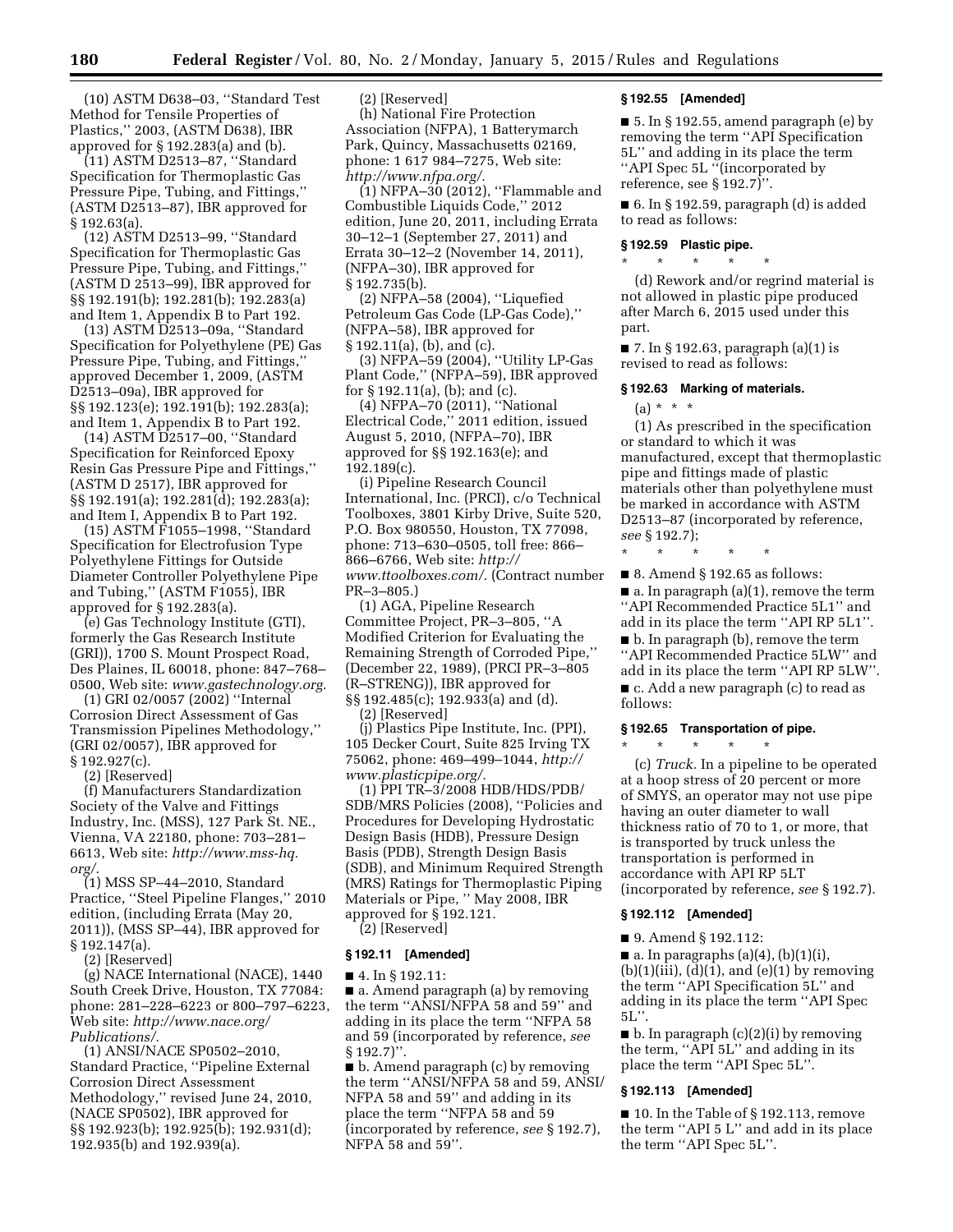#### **§ 192.123 [Amended]**

■ 11. In § 192.123, revise paragraph (e)(2) to read as follows:

# **§ 192.123 Design limitations for plastic pipe.**

\* \* \* \* \*

 $(e) * * * *$ 

(2) The material is a polyethylene (PE) pipe with the designation code as specified within ASTM D2513–09a (incorporated by reference, *see* § 192.7); \* \* \* \* \*

# **§ 192.145 [Amended]**

■ 12. Amend § 192.145 paragraph (a) by removing the term ''API 6D'' and adding in its place the term ''ANSI/API Spec  $6D$ ".

### **§ 192.147 [Amended]**

■ 13. Amend § 192.147 as follows:

■ a. In paragraph (a), remove the phrase ''ASME/ANSI B 16.5, MSS SP–44'' and add in its place the phrase ''ASME/ ANSI B 16.5 and MSS SP–44 (incorporated by reference, *see*  § 192.7)''.

■ b. In paragraph (c), remove the term ''ASME/ANSI B16.1'' and add in its place the term ''ASME/ANSI B16.1 (incorporated by reference, *see*   $§ 192.7$ ".

 $\blacksquare$  14. In § 192.153, revise paragraphs (a), (b), and (d) to read as follows:

## **§ 192.153 Components fabricated by welding.**

(a) Except for branch connections and assemblies of standard pipe and fittings joined by circumferential welds, the design pressure of each component fabricated by welding, whose strength cannot be determined, must be established in accordance with paragraph UG–101 of the ASME Boiler and Pressure Vessel Code (BPVC) (Section VIII, Division 1) (incorporated by reference, *see* § 192.7).

(b) Each prefabricated unit that uses plate and longitudinal seams must be designed, constructed, and tested in accordance with section 1 of the ASME BPVC (Section VIII, Division 1 or Section VIII, Division 2) (incorporated by reference, *see* § 192.7), except for the following:

\* \* \* \* \*

(d) Except for flat closures designed in accordance with the ASME BPVC (Section VIII, Division 1 or 2), flat closures and fish tails may not be used on pipe that either operates at 100 p.s.i. (689 kPa) gage or more, or is more than 3 inches in (76 millimeters) nominal diameter.

## **§ 192.163 [Amended]**

■ 15. Amend § 192.163 paragraph (e) by removing the term ''National Electrical Code, ANSI/NFPA 70'' and adding in its place ''NFPA–70''.

### **§ 192.165 [Amended]**

■ 16. Amend § 192.165 paragraph  $(b)(3)$ by removing the term ''ASME Boiler and Pressure Vessel Code'' and adding in its place the term ''ASME Boiler and Pressure Vessel Code (BPVC) (incorporated by reference, *see*  § 192.7)''.

# **§ 192.177 [Amended]**

 $\blacksquare$  17. Amend § 192.177 paragraph (b)(1) by removing the term ''ASTM A 372/ 372'' and adding in its place the term ''ASTM A372/372M (incorporated by reference, *see* § 192.7)''.

### **§ 192.189 [Amended]**

■ 18. Amend § 192.189 paragraph (c) by removing the reference ''ANSI/NFPA 70'' and adding in its place the term ''NFPA–70 (incorporated by reference, *see* § 192.7)''.

## **§ 192.191 [Amended]**

■ 19. In § 192.191, paragraph (b) is revised to read as follows:

# **§ 192.191 Design pressure of plastic fittings.**

\* \* \* \* \*

(b) Thermoplastic fittings for plastic pipe must conform to ASTM D2513–99 for plastic materials other than polyethylene or ASTM D2513–09a for polyethylene plastic materials.

### **§ 192.225 [Amended]**

■ 20. Amend § 192.225, paragraph (a) is amended as follows:

■ a. Remove the term "API 1104" and add in its place the term ''API Std 1104''.

■ b. Remove the term "ASME Boiler and Pressure Vessel Code, 'Welding and Brazing Qualifications''' and add in its place the term ''ASME Boiler and Pressure Vessel Code (BPVC)''.

#### **§ 192.227 [Amended]**

■ 21. In § 192.227, paragraph (a) is amended as follows:

■ a. Remove the term "API 1104" and add in its place the term ''API Std 1104''.

■ b. Remove the term ''ASME Boiler and Pressure Vessel Code'' and add in its place the term ''ASME Boiler and Pressure Vessel Code (BPVC)''.

#### **§ 192.229 [Amended]**

 $\blacksquare$  22. Amend § 192.229 paragraph  $(c)(1)$ by removing the term ''API Standard

1104'' and adding in its place the term ''API Std 1104''.

# **§ 192.241 [Amended]**

■ 23. Amend § 192.241 paragraph (c) by removing the terms ''API Standard 1104'' and ''API 1104'' and adding in their place the term ''API Std 1104''.

### **§ 192.281 [Amended]**

■ 24. Amend § 192.281 paragraph (d)(1) by removing the term ''ASTM Designation D 2517'' and adding in its place the term ''ASTM D 2517 (incorporated by reference, *see*   $§ 192.7$ ". ■ 25. Amend § 192.283 as follows:

 $\blacksquare$  a. Revise paragraph (a)(1)(i) to read as set forth below.

■ b. Amend paragraph (a)(1)(iii) by removing the term ''ASTM Designation F1055 (incorporated by reference, see § 192.7)'' and adding in its place the term ''ASTM F1055 (incorporated by reference, see § 192.7)''.

# **§ 192.283 Plastic pipe: Qualifying joining procedures.**

- $(a) * * * *$
- $(1) * * * *$

(i) In the case of thermoplastic pipe, paragraph 6.6 (Sustained Pressure Test) or paragraph 6.7 (Minimum Hydrostatic Burst Test) of ASTM D2513–99 for plastic materials other than polyethylene or ASTM D2513–09a (incorporated by reference, *see* § 192.7) for polyethylene plastic materials; \* \* \* \* \*

## **§ 192.485 [Amended]**

■ 26. Amend § 192.485 paragraph (c) as follows:

■ a. Remove the term "ASME/ANSI B31G'' and add in its place the term ''ASME/ANSI B31G (incorporated by reference, *see* § 192.7)''.

■ b. Remove the term "AGA Pipeline Research Committee Project PR 3–805 (with RSTRENG disk)'' and add in its place the term ''PRCI PR 3–805 (R– STRENG) (incorporated by reference, see § 192.7)''.

## **§ 192.735 [Amended]**

■ 27. Amend § 192.735 paragraph (b) by removing the term ''National Fire Protection Association Standard No. 30'' and adding in its place the term ''NFPA–30 (incorporated by reference, see § 192.7)''.

# **§ 192.903 [Amended]**

■ 28. Amend the Note to *Potential impact radius* in § 192.903 by removing the term ''ASME/ANSI B31.8S–2001 (Supplement to ASME B31.8; incorporated by reference, see § 192.7)'' and adding in its place the term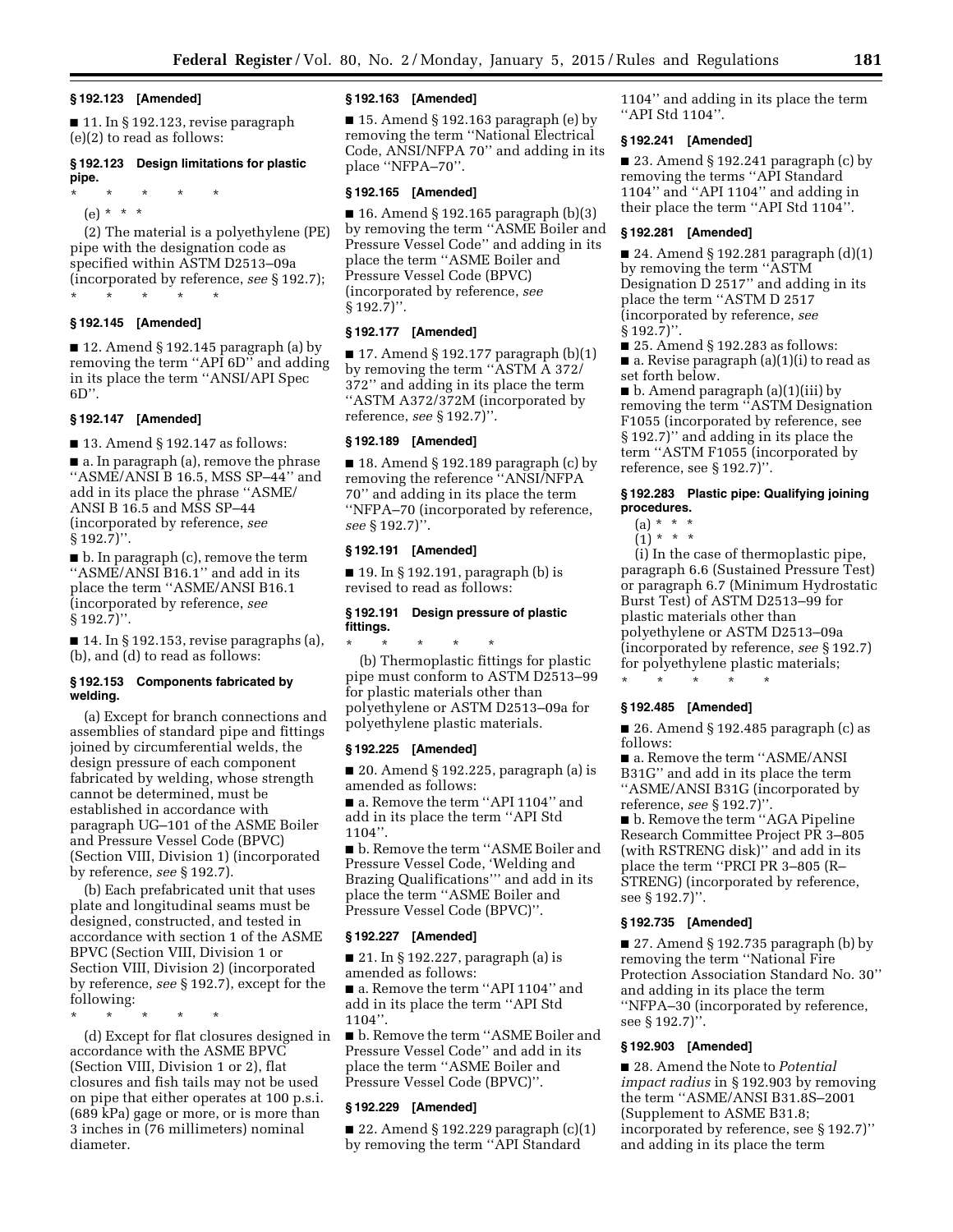''ASME/ANSI B31.8S (incorporated by reference, *see* § 192.7)''. ■ 29. In § 192.923, paragraphs (a) and (b) are revised to read as follows:

**§ 192.923 How is direct assessment used and for what threats?** 

(a) *General.* An operator may use direct assessment either as a primary assessment method or as a supplement to the other assessment methods allowed under this subpart. An operator may only use direct assessment as the primary assessment method to address the identified threats of external corrosion (EC), internal corrosion (IC), and stress corrosion cracking (SCC).

(b) *Primary method.* An operator using direct assessment as a primary assessment method must have a plan that complies with the requirements in—

(1) Section 192.925 and ASME/ANSI B31.8S (incorporated by reference, see § 192.7) section 6.4, and NACE SP0502 (incorporated by reference, see § 192.7), if addressing external corrosion (EC).

(2) Section 192.927 and ASME/ANSI B31.8S (incorporated by reference, *see*  § 192.7), section 6.4, appendix B2, if addressing internal corrosion (IC).

(3) Section 192.929 and ASME/ANSI B31.8S (incorporated by reference, *see*  § 192.7), appendix A3, if addressing stress corrosion cracking (SCC). \* \* \* \* \*

 $\blacksquare$  30. In § 192.933, revise paragraphs  $(a)(1)$  and  $(d)(1)(i)$  to read as follows:

# **§ 192.933 What actions must be taken to address integrity issues?**

 $(a) * * * *$ 

(1) *Temporary pressure reduction.* If an operator is unable to respond within the time limits for certain conditions specified in this section, the operator must temporarily reduce the operating pressure of the pipeline or take other action that ensures the safety of the covered segment. An operator must determine any temporary reduction in operating pressure required by this section using ASME/ANSI B31G (incorporated by reference, *see* § 192.7); Pipeline Research Council, International, PR–3–805 (R–STRENG) (incorporated by reference, *see* § 192.7); or by reducing the operating pressure to a level not exceeding 80 percent of the level at the time the condition was discovered. An operator must notify PHMSA in accordance with § 192.949 if it cannot meet the schedule for evaluation and remediation required under paragraph (c) of this section and cannot provide safety through a temporary reduction in operating pressure or through another action. An operator must also notify a State

pipeline safety authority when either a covered segment is located in a State where PHMSA has an interstate agent agreement or an intrastate covered segment is regulated by that State.

- \* \* \* \* \*
	- (d) \* \* \*  $\binom{1}{1}$  \* \* \*

(i) A calculation of the remaining strength of the pipe shows a predicted failure pressure less than or equal to 1.1 times the maximum allowable operating pressure at the location of the anomaly. Suitable remaining strength calculation methods include ASME/ANSI B31G (incorporated by reference, see § 192.7), PRCI PR–3–805 (R–STRENG) (incorporated by reference, *see* § 192.7), or an alternative equivalent method of remaining strength calculation.

### **§ 192.939 [Amended]**

\* \* \* \* \*

■ 31. Amend § 192.939 paragraph (a)(1)(ii) by removing the term ''ASME/ ANSI B31.8S'' and adding in its place the term ''ASME B31.8S (incorporated by reference, *see* § 192.7)''.

■ 32. Amend Appendix B to Part 192 as follows:

■ a. Revise Part I to read as set forth below.

■ b. Amend the second paragraph of Part II.A, by removing the term ''ASTM A53'' and adding in its place the term ''ASTM A53/A53M''.

# **APPENDIX B TO PART 192— QUALIFICATION OF PIPE**

#### **I. Listed Pipe Specifications**

ANSI/API Specification 5L—Steel pipe, ''Specification for Line Pipe'' (incorporated by reference, see § 192.7).

ASTM A53/A53M—Steel pipe, ''Standard Specification for Pipe, Steel Black and Hot-Dipped, Zinc-Coated, Welded and Seamless'' (incorporated by reference, *see* § 192.7).

ASTM A106/A106M—Steel pipe, ''Standard Specification for Seamless Carbon Steel Pipe for High Temperature Service'' (incorporated by reference, *see* § 192.7).

ASTM A333/A333M—Steel pipe, ''Standard Specification for Seamless and Welded Steel Pipe for Low Temperature Service'' (incorporated by reference, *see*  § 192.7).

ASTM A381—Steel pipe, ''Standard Specification for Metal-Arc-Welded Steel Pipe for Use with High-Pressure Transmission Systems'' (incorporated by reference, *see* § 192.7).

ASTM A671/A671M—Steel pipe, ''Standard Specification for Electric-Fusion-Welded Pipe for Atmospheric and Lower Temperatures'' (incorporated by reference, *see* § 192.7).

ASTM A672/672M—Steel pipe, ''Standard Specification for Electric-Fusion-Welded Steel Pipe for High-Pressure Service at Moderate Temperatures'' (incorporated by reference, *see* § 192.7).

ASTM A691/A691M—Steel pipe, ''Standard Specification for Carbon and Alloy Steel Pipe, Electric-Fusion-Welded for High Pressure Service at High Temperatures'' (incorporated by reference, *see* § 192.7).

ASTM D2513–99, ''Standard Specification for Thermoplastic Gas Pressure Pipe, Tubing, and Fittings,'' (incorporated by reference, see § 192.7).

ASTM D2513–09a—Polyethylene thermoplastic pipe and tubing, ''Standard Specification for Polyethylene (PE) gas Pressure Pipe, Tubing, and Fittings' (incorporated by reference, see § 192.7).

ASTM D2517—Thermosetting plastic pipe and tubing, ''Standard Specification for Reinforced Epoxy Resin Gas Pressure Pipe and Fittings'' (incorporated by reference, *see*  § 192.7).

\* \* \* \* \*

# **PART 193—LIQUEFIED NATURAL GAS FACILITIES: FEDERAL SAFETY STANDARDS**

■ 33. The authority citation for Part 193 continues to read as follows:

**Authority:** 49 U.S.C. 5103, 60102, 60103, 60104, 60108, 60109, 60110, 60113, 60118; and 49 CFR 1.53.

## **§§ 193.2019, 193.2051, 193.2057, 193.2301, 193.2303, 193.2401, 193.2521, 193.2639, 193.2639, and 193.2801 [Amended]**

■ 34. In 49 CFR part 193, remove the term ''NFPA 59A'' and add in its place ''NFPA–59A–2001'' everywhere it appears in the following sections:

- $\overline{\bullet}$  a. Section 193.2019(a);
- b. Section 193.2051;
- c. Section 193.2057, introductory text;
- f. Section 193.2301;
- g. Section 193.2303;
- h. Section 193.2401;
- i. Section 193.2521;
- j. Section 193.2639(a); and
- k. Section 193.2801.

■ 35. Section 193.2013 is revised to read as follows:

### **§ 193.2013 What documents are incorporated by reference partly or wholly in this part?**

(a) This part prescribes standards, or portions thereof, incorporated by reference into this part with the approval of the Director of the Federal Register in 5 U.S.C. 552(a) and 1 CFR part 51. The materials listed in this section have the full force of law. To enforce any edition other than that specified in this section, PHMSA must publish a notice of change in the **Federal Register**.

(1) *Availability of standards incorporated by reference.* All of the materials incorporated by reference are available for inspection from several sources, including the following:

(i) The Office of Pipeline Safety, Pipeline and Hazardous Materials Safety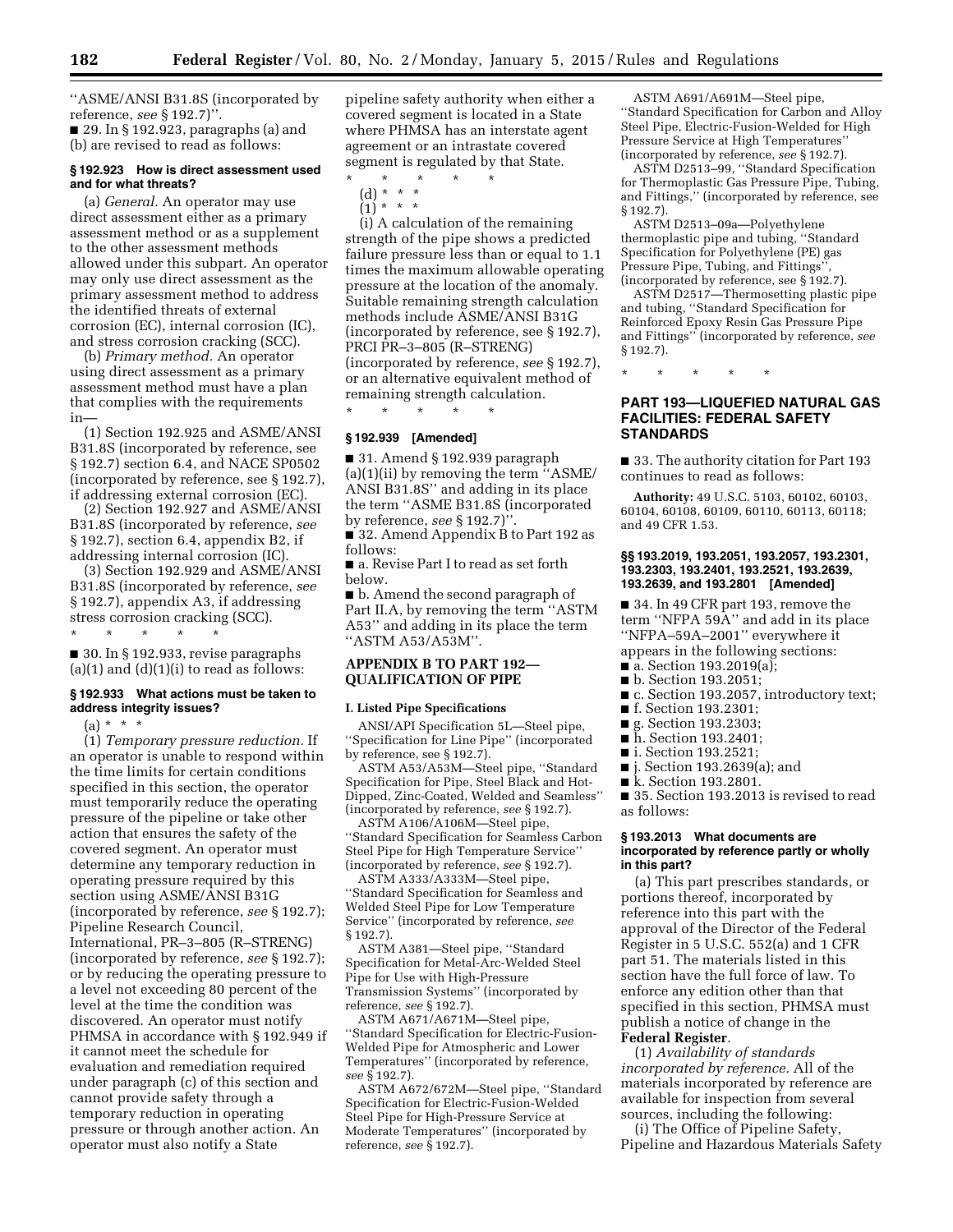Administration, 1200 New Jersey Avenue SE., Washington, DC 20590. For more information contact 202–366–4046 or go to the PHMSA Web site at: *[http://](http://www.phmsa.dot.gov/pipeline/regs)  [www.phmsa.dot.gov/pipeline/regs.](http://www.phmsa.dot.gov/pipeline/regs)* 

(ii) The National Archives and Records Administration (NARA). For information on the availability of this material at NARA, call 202–741–6030 or go to the NARA Web site at: *[http://](http://www.archives.gov/federal_register/code_of_federal_regulations/ibr_locations.html) [www.archives.gov/federal](http://www.archives.gov/federal_register/code_of_federal_regulations/ibr_locations.html)*\_*register/ code*\_*of*\_*federal*\_*[regulations/ibr](http://www.archives.gov/federal_register/code_of_federal_regulations/ibr_locations.html)*\_ *[locations.html.](http://www.archives.gov/federal_register/code_of_federal_regulations/ibr_locations.html)* 

(iii) Copies of standards incorporated by reference in this part can also be purchased or are otherwise made available from the respective standardsdeveloping organization at the addresses provided in the centralized IBR section below.

(b) American Gas Association (AGA), 400 North Capitol Street NW., Washington, DC 20001, and phone: 202–824–7000, Web site: *[http://](http://www.aga.org/) [www.aga.org/.](http://www.aga.org/)* 

(1) American Gas Association, ''Purging Principles and Practices,'' 3rd edition, June 2001, (Purging Principles and Practices), IBR approved for §§ 193.2513(b) and (c), 193.2517, and 193.2615(a).

(2) [Reserved]

(c) American Petroleum Institute (API), 1220 L Street NW., Washington, DC 20005, and phone: 202–682–8000, Web site: *[http://api.org/.](http://api.org/)* 

(1) API Standard 620, ''Design and Construction of Large, Welded, Lowpressure Storage Tanks,'' 11th edition, February 2008 (including addendum 1 (March 2009), addendum 2 (August 2010), and addendum 3 (March 2012)), (API Std 620), IBR approved for §§ 193.2101(b); 193.2321(b).

(2) [Reserved]

(d) American Society of Civil Engineers (ASCE), 1801 Alexander Bell Drive, Reston, VA 20191, (800) 548– 2723, 703 295–6300 (international), Web site: *[http://www.asce.org.](http://www.asce.org)* 

(1) ASCE/SEI 7–05, ''Minimum Design Loads for Buildings and Other Structures'' 2005 edition (including supplement No. 1 and Errata), (ASCE/ SEI 7–05), IBR approved for § 193.2067(b).

(2) [Reserved]

(e) ASME International (ASME), Three Park Avenue, New York, NY 10016. 800–843–2763 (U.S/Canada), Web site: *[http://www.asme.org/.](http://www.asme.org/)* 

(1) ASME Boiler & Pressure Vessel Code, Section VIII, Division 1: ''Rules for Construction of Pressure Vessels,'' 2007 edition, July 1, 2007, (ASME BPVC, Section VIII, Division 1), IBR approved for § 193.2321(a).

(2) [Reserved]

(f) Gas Technology Institute (GTI), formerly the Gas Research Institute (GRI), 1700 S. Mount Prospect Road, Des Plaines, IL 60018, phone: 847–768– 0500, Web site: *[www.gastechnology.org.](http://www.gastechnology.org)* 

(1) GRI–96/0396.5, ''Evaluation of Mitigation Methods for Accidental LNG Releases, Volume 5: Using FEM3A for LNG Accident Consequence Analyses,'' April 1997, (GRI–96/0396.5), IBR approved for § 193.2059(a).

(2) GTI–04/0032 LNGFIRE3: ''A Thermal Radiation Model for LNG Fires'' March 2004, (GTI–04/0032 LNGFIRE3), IBR approved for § 193.2057(a).

(3) GTI–04/0049 ''LNG Vapor Dispersion Prediction with the DEGADIS 2.1: Dense Gas Dispersion Model for LNG Vapor Dispersion,'' April 2004, (GTI–04/0049), IBR approved for § 193.2059(a).

(g) National Fire Protection Association (NFPA), 1 Batterymarch Park, Quincy, MA, 02169 phone: 617– 984–7275, Web site: *[http://](http://www.nfpa.org/) [www.nfpa.org/.](http://www.nfpa.org/)* 

(1) NFPA–59A (2001), ''Standard for the Production, Storage, and Handling of Liquefied Natural Gas (LNG),'' (NFPA–59A–2001), IBR approved for §§ 193.2019(a), 193.2051, 193.2057, 193.2059 introductory text and (c), 193.2101(a), 193.2301, 193.2303, 193.2401, 193.2521, 193.2639(a), and 193.2801.

(2) NFPA 59A (2006), ''Standard for the Production, Storage, and Handling of Liquefied Natural Gas (LNG),'' 2006 edition, approved August 18, 2005, (NFPA–59A–2006), IBR approved for §§ 193.2101(b) and 193.2321(b).

# **§ 193.2059 [Amended]**

■ 36. Amend § 193.2059 as follows: ■ a. Amend the introductory text by removing the term ''NFPA 59A'' and adding in its place the term ''NFPA– 59A–2001''.

■ b. Amend paragraph (a) by removing the words ''Gas Research Institute report GRI–89/0242 (incorporated by reference, see § 193.2013), ''LNG Vapor Dispersion Prediction with the DEGADIS Dense Gas Dispersion Model'''' and adding, in its place, "GTI-04/0049, "LNG Vapor Dispersion Prediction with the DEGADIS 2.1 Dense Gas Dispersion Model'''' (incorporated by reference, *see*  § 193.2013)''.

■ c. Amend paragraph (c) by removing the term ''NFPA 59A'' and adding in its place the term ''NFPA–59A–2001''.

#### **§ 193.2067 [Amended]**

■ 37. Amend § 193.2067 paragraph (b)(1) by removing the term ''ASCE/SEI 7–05'' and adding in its place the term ''ASCE/SEI 7''.

### **§ 193.2101 [Amended]**

■ 38. Revise § 193.2101 to read as follows:

### **§ 193.2101 Scope.**

(a) Each LNG facility designed after March 31, 2000 must comply with the requirements of this part and of NFPA– 59A–2001 (incorporated by reference, *see* § 193.2013). If there is a conflict between this Part and NFPA–59A–2001, the requirements in this part prevail.

(b) Each stationary LNG storage tank must comply with Section 7.2.2 of NFPA–59A–2006 (incorporated by reference, *see* § 193.2013) for seismic design of field fabricated tanks. All other LNG storage tanks must comply with API Std–620 (incorporated by reference, *see* § 193.2013) for seismic design.

■ 39. In § 193.2321, revise paragraphs  $(a)$ ,  $(b)(1)$ , and  $(b)(2)$  to read as follows:

### **§ 193.2321 Nondestructive tests.**

(a) The butt welds in metal shells of storage tanks with internal design pressure above 15 psig must be nondestructively examined in accordance with the ASME Boiler and Pressure Vessel Code (BPVC) (Section VIII, Division 1)(incorporated by reference, *see* § 193.2013), except that 100 percent of welds that are both longitudinal (or meridional) and circumferential (or latitudinal) of hydraulic load bearing shells with curved surfaces that are subject to cryogenic temperatures must be nondestructively examined in accordance with the ASME BPVC (Section VIII, Division 1). (b) \* \* \*

(1) Section 7.3.1.2 of NFPA Std–59A– 2006, (incorporated by reference, *see*  § 193. 2012);

(2) Appendices C and Q of API Std 620, (incorporated by reference, *see*  § 193.2013);

\* \* \* \* \*

# **§ 193.2513 [Amended]**

 $\blacksquare$  40. Amend § 193.2513, paragraphs  $(b)(1)$  and  $(c)(5)$ , by removing the words ''AGA ''Purging Principles and Practice'''' and adding, in its place, ''Purging Principles and Practices (incorporated by reference, *see*  § 193.2013)''.

# **§ 193.2517 [Amended]**

 $\blacksquare$  41. Amend § 193.2517 by removing the words ''AGA ''Purging Principles and Practice'''' and adding, in its place, ''Purging Principles and Practices (incorporated by reference, *see*  § 193.2013)''.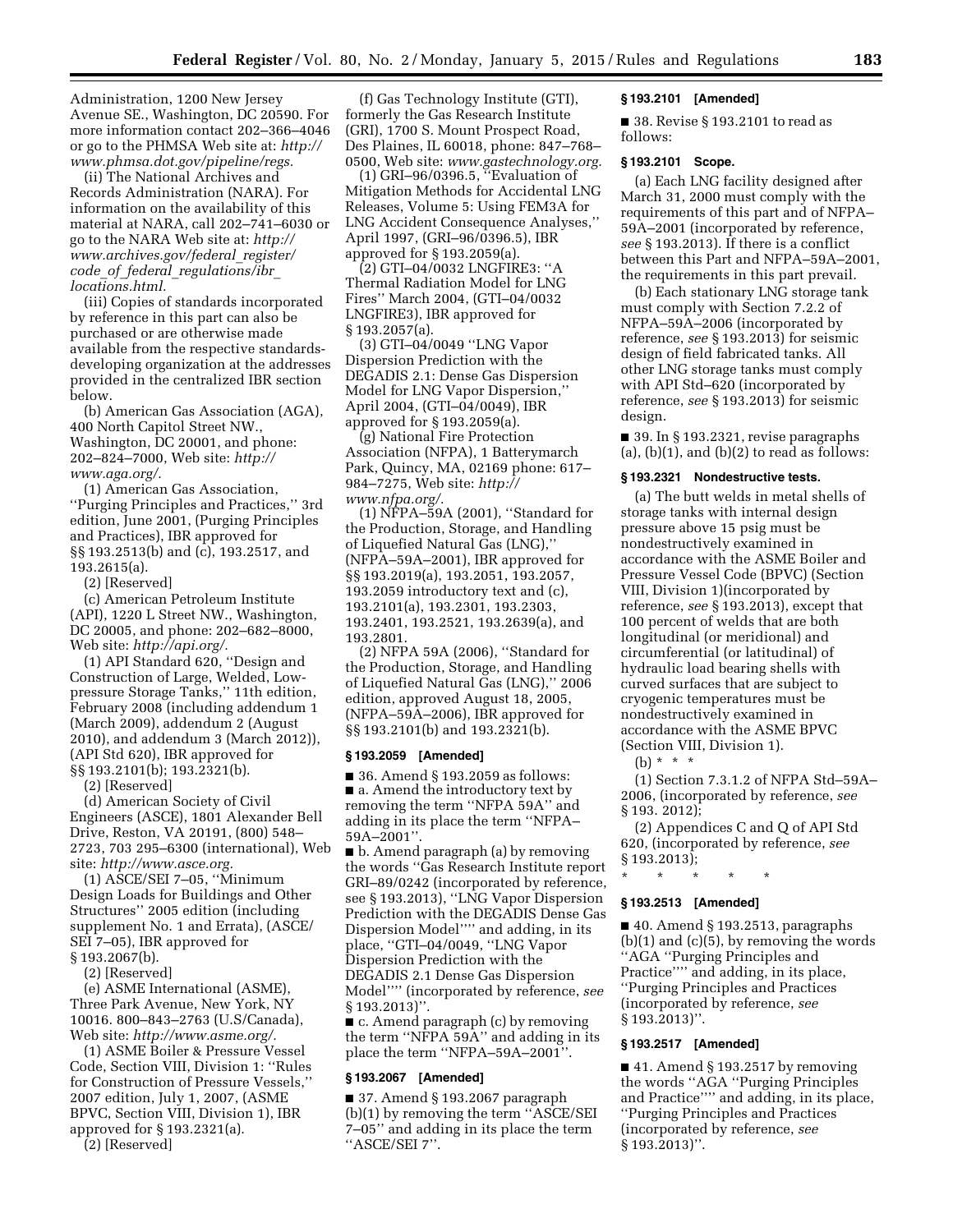### **§ 193.2615 [Amended]**

 $\blacksquare$  42. Amend § 193.2615(a) by removing the words ''AGA ''Purging Principles and Practice'''' and adding, in its place, ''Purging Principles and Practices (incorporated by reference, *see*  § 193.2013)''.

# **PART 195—TRANSPORTATION OF HAZARDOUS LIQUIDS BY PIPELINE**

■ 43. The authority citation for Part 195 continues to read as follows:

**Authority:** 49 U.S.C. 5103, 60102, 60104, 60108, 60109, 60116, 60118 and 60137; and 49 CFR 1.53.

# **§§ 195.5, 195.406 [Amended]**

■ 44. Amend 49 CFR part 195 by removing the term ''ASME B31.8'' and adding in its place the term ''ASME/ ANSI B31.8 (incorporated by reference, *see* § 195.3)'' in the following sections.  $\blacksquare$  a. Section 195.5 paragraph (a)(1)(i);  $\blacksquare$  b. Section 195.406 paragraph (a)(1)(i).

■ 45. Section 195.3 is revised to read as follows:

## **§ 195.3 What documents are incorporated by reference partly or wholly in this part?**

(a) This part prescribes standards, or portions thereof, incorporated by reference into this part with the approval of the Director of the Federal Register in 5 U.S.C. 552(a) and 1 CFR part 51. The materials listed in this section have the full force of law. To enforce any edition other than that specified in this section, PHMSA must publish a notice of change in the **Federal Register**.

(1) *Availability of standards incorporated by reference.* All of the materials incorporated by reference are available for inspection from several sources, including the following:

(i) The Office of Pipeline Safety, Pipeline and Hazardous Materials Safety Administration, 1200 New Jersey Avenue SE., Washington, DC 20590. For more information contact 202–366–4046 or go to the PHMSA Web site at: *[http://](http://www.phmsa.dot.gov/pipeline/regs)  [www.phmsa.dot.gov/pipeline/regs.](http://www.phmsa.dot.gov/pipeline/regs)* 

(ii) The National Archives and Records Administration (NARA). For information on the availability of this material at NARA, call 202–741–6030 or go to the NARA Web site at: *[http://](http://www.archives.gov/federal_register/code_of_federal_regulations/ibr_locations.html) [www.archives.gov/federal](http://www.archives.gov/federal_register/code_of_federal_regulations/ibr_locations.html)*\_*register/ code*\_*of*\_*federal*\_*[regulations/ibr](http://www.archives.gov/federal_register/code_of_federal_regulations/ibr_locations.html)*\_ *[locations.html.](http://www.archives.gov/federal_register/code_of_federal_regulations/ibr_locations.html)* 

(iii) Copies of standards incorporated by reference in this part can also be purchased from the respective standards-developing organization at the addresses provided in the centralized IBR section below.

(b) American Petroleum Institute (API), 1220 L Street NW., Washington, DC 20005, and phone: 202–682–8000, Web site: *[http://api.org/.](http://api.org/)* 

(1) API Publication 2026, ''Safe Access/Egress Involving Floating Roofs of Storage Tanks in Petroleum Service,'' 2nd edition, April 1998 (reaffirmed June 2006) (API Pub 2026), IBR approved for § 195.405(b).

(2) API Recommended Practice 5L1, ''Recommended Practice for Railroad Transportation of Line Pipe,'' 7th edition, September 2009, (API RP 5L1), IBR approved for § 195.207(a).

(3) API Recommended Practice 5LT, ''Recommended Practice for Truck Transportation of Line Pipe,'' First edition, March 12, 2012, (API RP 5LT), IBR approved for § 195.207(c).

(4) API Recommended Practice 5LW, ''Recommended Practice Transportation of Line Pipe on Barges and Marine Vessels,'' 3rd edition, September 2009, (API RP 5LW), IBR approved for § 195.207(b).

(5) ANSI/API Recommended Practice 651, ''Cathodic Protection of Aboveground Petroleum Storage Tanks,'' 3rd edition, January 2007, (ANSI/API RP 651), IBR approved for §§ 195.565 and 195.573(d).

(6) ANSI/API Recommended Practice 652, ''Linings of Aboveground Petroleum Storage Tank Bottoms,'' 3rd edition, October 2005, (API RP 652), IBR approved for § 195.579(d).

(7) API Recommended Practice 1130, ''Computational Pipeline Monitoring for Liquids: Pipeline Segment,'' 3rd edition, September 2007, (API RP 1130), IBR approved for §§ 195.134 and 195.444.

(8) API Recommended Practice 1162, ''Public Awareness Programs for Pipeline Operators,'' 1st edition, December 2003, (API RP 1162), IBR approved for § 195.440(a), (b), and (c).

(9) API Recommended Practice 1165, ''Recommended Practice for Pipeline SCADA Displays,'' First edition, January 2007, (API RP 1165), IBR approved for § 195.446(c).

(10) API Recommended Practice 1168, ''Pipeline Control Room Management,'' First edition, September 2008, (API RP 1168), IBR approved for § 195.446(c) and (f).

(11) API Recommended Practice 2003, ''Protection against Ignitions Arising out of Static, Lightning, and Stray Currents,'' 7th edition, January 2008, (API RP 2003), IBR approved for § 195.405(a).

(12) API Recommended Practice 2350, ''Overfill Protection for Storage Tanks in Petroleum Facilities,'' 3rd edition, January 2005, (API RP 2350), IBR approved for § 195.428(c).

(13) API Specification 5L, ''Specification for Line Pipe,'' 45th edition, effective July 1, 2013, (ANSI/ API Spec 5L), IBR approved for § 195.106(b) and (e).

(14) ANSI/API Specification 6D, ''Specification for Pipeline Valves,'' 23rd edition, effective October 1, 2008, (including Errata 1 (June 2008), Errata 2 (November 2008), Errata 3 (February 2009), Errata 4 (April 2010), Errata 5 (November 2010), and Errata 6 (August 2011); Addendum 1 (October 2009), Addendum 2 (August 2011), and Addendum 3 (October 2012)); (ANSI/ API Spec 6D), IBR approved for § 195.116(d).

(15) API Specification 12F, ''Specification for Shop Welded Tanks for Storage of Production Liquids,'' 12th edition, October 2008, effective April 1, 2009, (API Spec 12F), IBR approved for §§ 195.132(b); 195.205(b); 195.264(b) and (e); 195.307(a); 195.565; 195.579(d).

(16) API Standard 510, ''Pressure Vessel Inspection Code: In-Service Inspection, Rating, Repair, and Alteration,'' 9th edition, June 2006, (API Std 510), IBR approved for §§ 195.205(b); 195.432(c).

(17) API Standard 620, ''Design and Construction of Large, Welded, Low-Pressure Storage Tanks,'' 11th edition February 2008 (including addendum 1 (March 2009), addendum 2 (August 2010), and addendum 3 (March 2012)), (API Std 620), IBR approved for §§ 195.132(b); 195.205(b); 195.264(b) and (e); 195.307(b); 195.565, 195.579(d).

(18) API Standard 650, ''Welded Steel Tanks for Oil Storage,'' 11th edition, June 2007, effective February 1, 2012, (including addendum 1 (November 2008), addendum 2 (November 2009), addendum 3 (August 2011), and errata (October 2011)), (API Std 650), IBR approved for §§ 195.132(b); 195.205(b); 195.264(b), (e); 195.307(c) and (d); 195.565; 195.579(d).

(19) API Standard 653, ''Tank Inspection, Repair, Alteration, and Reconstruction,'' 3rd edition, December 2001, (including addendum 1 (September 2003), addendum 2 (November 2005), addendum 3 (February 2008), and errata (April 2008)), (API Std 653), IBR approved for §§ 195.205(b), 195.307(d), and 195.432(b).

(20) API Standard 1104, ''Welding of Pipelines and Related Facilities,'' 20th edition, October 2005, (including errata/ addendum (July 2007) and errata 2 (2008), (API Std 1104)), IBR approved for §§ 195.214(a), 195.222(a) and (b), 195.228(b).

(21) ANSI/API Standard 2000, ''Venting Atmospheric and Lowpressure Storage Tanks,'' 6th edition, November 2009, (ANSI/API Std 2000), IBR approved for § 195.264(e).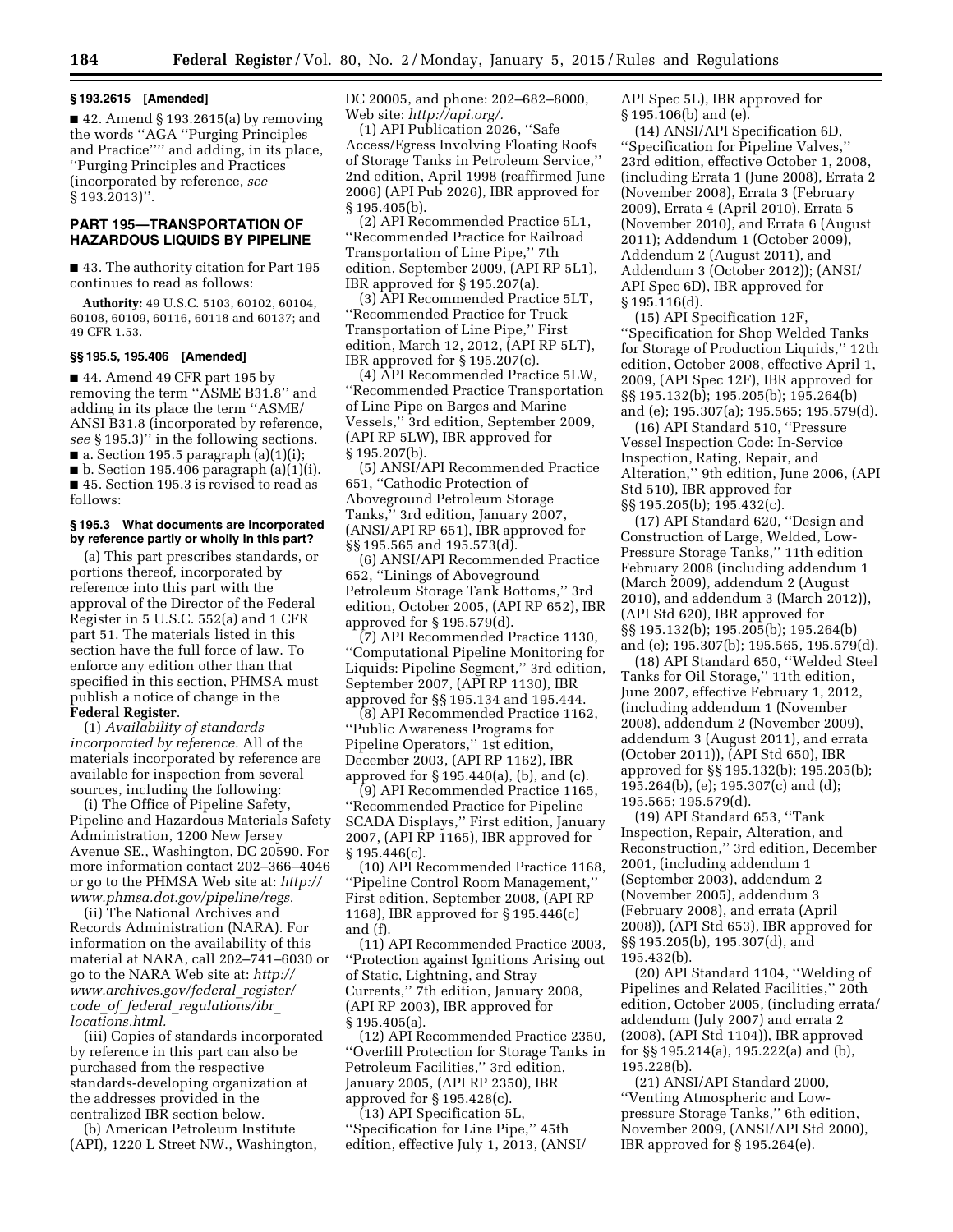(22) API Standard 2510, ''Design and Construction of LPG Installations,'' 8th edition, 2001, (API Std 2510), IBR approved for §§ 195.132(b), 195.205(b), 195.264 (b), (e); 195.307 (e), 195.428 (c); and 195.432 (c).

(c) ASME International (ASME), Two Park Avenue, New York, NY 10016, 800–843–2763 (U.S/Canada), Web site: *[http://www.asme.org/.](http://www.asme.org/)* 

(1) ASME/ANSI B16.9–2007, ''Factory-Made Wrought Buttwelding Fittings,'' December 7, 2007, (ASME/ ANSI B16.9), IBR approved for § 195.118(a).

(2) ASME/ANSI B31G–1991 (Reaffirmed 2004), ''Manual for Determining the Remaining Strength of Corroded Pipelines,'' 2004, (ASME/ ANSI B31G), IBR approved for §§ 195.452(h); and 195.587.

(3) ASME/ANSI B31.4–2006, ''Pipeline Transportation Systems for Liquid Hydrocarbons and Other Liquids'' October 20, 2006, (ASME/ ANSI B31.4), IBR approved for §§ 195.110(a); 195.452(h).

(4) ASME/ANSI B31.8–2007, ''Gas Transmission and Distribution Piping Systems,'' November 30, 2007, (ASME/ ANSI B31.8), IBR approved for §§ 195.5(a) and 195.406(a).

(5) ASME Boiler & Pressure Vessel Code, Section VIII, Division 1, ''Rules for Construction of Pressure Vessels,'' 2007 edition, July 1, 2007, (ASME BPVC, Section VIII, Division 1), IBR approved for §§ 195.124 and 195.307(e).

(6) ASME Boiler & Pressure Vessel Code, Section VIII, Division 2, ''Alternate Rules, Rules for Construction of Pressure Vessels,'' 2007 edition, July 1, 2007, (ASME BPVC, Section VIII, Division 2), IBR approved for § 195.307(e).

(7) ASME Boiler & Pressure Vessel Code, Section IX: ''Qualification Standard for Welding and Brazing Procedures, Welders, Brazers, and Welding and Brazing Operators,'' 2007 edition, July 1, 2007, (ASME BPVC, Section IX), IBR approved for § 195.222(a).

(d) American Society for Testing and Materials (ASTM), 100 Barr Harbor Drive, P.O. Box C700, West Conshohocken, PA 119428, phone: 610– 832–9585, Web site: *[http://](http://www.astm.org/) [www.astm.org/.](http://www.astm.org/)* 

(1) ASTM A53/A53M–10, ''Standard Specification for Pipe, Steel, Black and Hot-Dipped, Zinc-Coated, Welded and Seamless,'' approved October 1, 2010, (ASTM A53/A53M), IBR approved for § 195.106(e).

(2) ASTM A106/A106M–10, ''Standard Specification for Seamless Carbon Steel Pipe for High-Temperature Service,'' approved April 1, 2010, (ASTM A106/A106M), IBR approved for § 195.106(e).

(3) ASTM A333/A333M–11, ''Standard Specification for Seamless and Welded Steel Pipe for Low-Temperature Service,'' approved April 1, 2011, (ASTM A333/A333M), IBR approved for § 195.106(e).

(4) ASTM A381–96 (Reapproved 2005), ''Standard Specification for Metal-Arc Welded Steel Pipe for Use with High-Pressure Transmission Systems,'' approved October 1, 2005, (ASTM A381), IBR approved for § 195.106(e).

(5) ASTM A671/A671M–10, ''Standard Specification for Electric-Fusion-Welded Steel Pipe for Atmospheric and Lower Temperatures,'' approved April 1, 2010, (ASTM A671/ A671M), IBR approved for § 195.106(e).

(6) ASTM A672/A672M–09, ''Standard Specification for Electric-Fusion-Welded Steel Pipe for High-Pressure Service at Moderate Temperatures,'' approved October 1, 2009, (ASTM A672/A672M), IBR approved for § 195.106(e).

(7) ASTM A691/A691M–09, ''Standard Specification for Carbon and Alloy Steel Pipe, Electric-Fusion-Welded for High-Pressure Service at High Temperatures,'' approved October 1, 2009, (ASTM A691), IBR approved for § 195.106(e).

(e) Manufacturers Standardization Society of the Valve and Fittings Industry, Inc. (MSS), 127 Park St. NE., Vienna, VA 22180, phone: 703–281– 6613, Web site: *[http://www.mss-hq](http://www.mss-hq.org/) [.org/](http://www.mss-hq.org/)*.

(1) MSS SP–75–2008 Standard Practice, ''Specification for High-Test, Wrought, Butt-Welding Fittings,'' 2008 edition, (MSS SP 75), IBR approved for § 195.118(a).

(2) [Reserved]

(f) NACE International (NACE), 1440 South Creek Drive, Houston, TX 77084, phone: 281–228–6223 or 800–797–6223, Web site: *[http://www.nace.org/](http://www.nace.org/Publications/) [Publications/.](http://www.nace.org/Publications/)* 

(1) NACE SP0169–2007, Standard Practice, ''Control of External Corrosion on Underground or Submerged Metallic Piping Systems'' reaffirmed March 15, 2007, (NACE SP0169), IBR approved for §§ 195.571 and 195.573(a).

(2) ANSI/NACE SP0502–2010, Standard Practice, ''Pipeline External Corrosion Direct Assessment Methodology,'' June 24, 2010, (NACE SP0502), IBR approved for § 195.588(b).

(g) National Fire Protection Association (NFPA), 1 Batterymarch Park, Quincy, MA 02169, phone: 617– 984–7275, Web site: *[http://](http://www.nfpa.org/) [www.nfpa.org/.](http://www.nfpa.org/)* 

(1) NFPA–30 (2012), ''Flammable and Combustible Liquids Code,'' including Errata 30–12–1 (9/27/11), and Errata 30– 12–2 (11/14/11), 2012 edition, copyright 2011, (NFPA–30), IBR approved for § 195.264(b).

(2) [Reserved]

(h) Pipeline Research Council International, Inc. (PRCI), c/o Technical Toolboxes, 3801 Kirby Drive, Suite 520, P.O. Box 980550, Houston, TX 77098, phone: 713–630–0505, toll free: 866– 866–6766, Web site: *[http://](http://www.ttoolboxes.com/) [www.ttoolboxes.com/.](http://www.ttoolboxes.com/)* 

(1) AGA Pipeline Research Committee, Project PR–3–805 ''A Modified Criterion for Evaluating the Remaining Strength of Corroded Pipe,'' December 22, 1989, (PR–3–805 (RSTRING)). IBR approved for §§ 195.452(h); 195.587.

(2) [Reserved]

■ 46. Amend § 195.106 as follows:  $\blacksquare$  a. In paragraph (b)(1)(i), remove the term ''API Specification 5L'' and add in its place the term ''ANSI/API Spec 5L (incorporated by reference, see § 195.3)''.

■ b. Revise paragraph (e) to read as follows:

#### **§ 195.106 Internal design pressure.**

\* \* \* \* \*

(e)(1) The seam joint factor used in paragraph (a) of this section is determined in accordance with the following standards incorporated by reference (*see* § 195.3):

| Specification | Pipe class      | ioint<br>factor |
|---------------|-----------------|-----------------|
|               | Seamless        | 1.00            |
|               |                 | 1.00            |
|               |                 | 0.80            |
|               |                 | 0.60            |
|               | Seamless        | 1.00            |
|               | <b>Seamless</b> | 1.00            |
|               | <b>Welded</b>   | L.OO.           |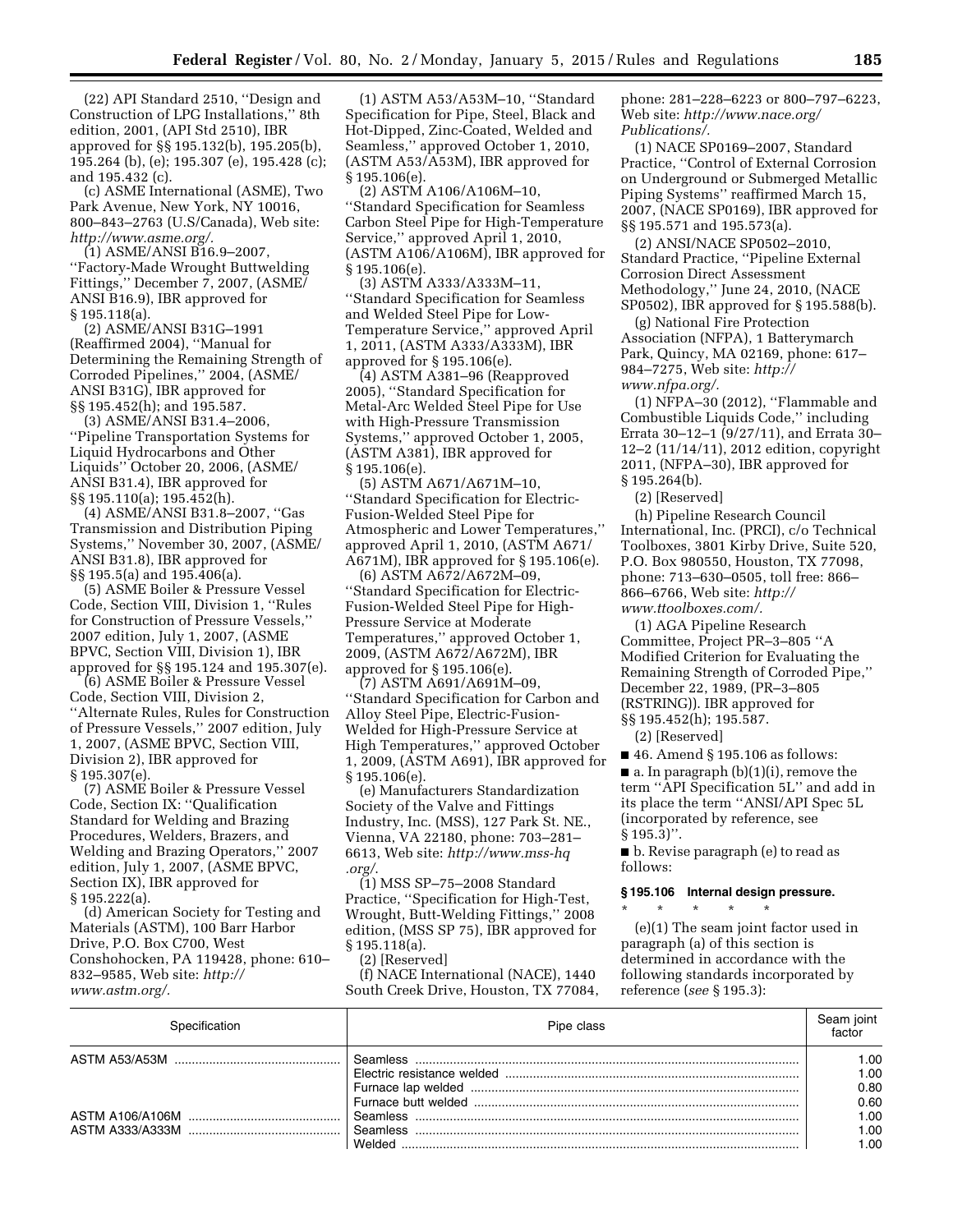| Specification | Pipe class | Seam joint<br>factor                                                         |
|---------------|------------|------------------------------------------------------------------------------|
|               |            | 1.00<br>1.00<br>1.00<br>1.00<br>1.00<br>1.00<br>1.00<br>1.00<br>0.80<br>0.60 |

(2) The seam joint factor for pipe that is not covered by this paragraph must be approved by the Administrator.

### **§ 195.116 [Amended]**

 $\blacksquare$  47. Amend § 195.116 (d) by removing the term ''API Standard 6D'' and adding in its place the term ''ANSI/API Spec  $6D$ ".

## **§ 195.118 [Amended]**

■ 48. Amend § 195.118 paragraph (a) by removing the term ''ASME/ANSI B16.9 or MSS Standard Practice SP–75'' and adding in its place the term ''ASME/ ANSI B16.9 or MSS SP–75 (incorporated by reference, *see*   $§ 195.3$ ".

■ 49. Section 195.124 is revised to read as follows:

### **§ 195.124 Closures.**

Each closure to be installed in a pipeline system must comply with the 2007 ASME Boiler and Pressure Vessel Code (BPVC) (Section VIII, Division 1) (incorporated by reference, *see* § 195.3) and must have pressure and temperature ratings at least equal to those of the pipe to which the closure is attached.

## **§ 195.132 [Amended]**

■ 50. Amend § 195.132 as follows: ■ a. Amend paragraph (b)(1) by removing the term ''API Specification 12F'' and adding in its place ''API Spec 12F (incorporated by reference, see  $§ 195.3$ ".

■ b. Amend paragraph (b)(2) by removing the term ''API Standard 620'' and adding in its place ''API Std 620 (incorporated by reference, *see*   $§ 195.3$ ".

■ c. Amend paragraph (b)(3) by removing the term ''API Standard 650'' and adding in its place ''API Std 650 (incorporated by reference, *see*   $§ 195.3$ ".

■ d. Amend paragraph (b)(4) by removing the term ''API Standard 2510'' and adding in its place ''API Std 2510 (incorporated by reference, *see*  § 195.3)''.

#### **§ 195.134 [Amended]**

■ 51. Amend § 195.134 by removing the term ''API 1130'' and adding in its place ''API RP 1130 (incorporated by reference, *see* § 195.3)'' the first instance and ''API RP 1130'' the second instance. ■ 52. In 195.205, paragraph (b) is revised to read as follows:

### **§ 195.205 Repair, alteration and reconstruction of aboveground breakout tanks that have been in service.**

\* \* \* \* \* (b) After October 2, 2000, compliance with paragraph (a) of this section requires the following:

(1) For tanks designed for approximate atmospheric pressure, constructed of carbon and low alloy steel, welded or riveted, and nonrefrigerated; and for tanks built to API Std 650 (incorporated by reference, see § 195.3) or its predecessor Standard 12C; repair, alteration; and reconstruction must be in accordance with API Std 653 (except section 6.4.3) (incorporated by reference, *see* § 195.3).

(2) For tanks built to API Spec 12F (incorporated by reference, see § 195.3) or API Std 620 (incorporated by reference, *see* § 195.3), repair, alteration, and reconstruction must be in accordance with the design, welding, examination, and material requirements of those respective standards.

(3) For high-pressure tanks built to API Std 2510 (incorporated by reference, *see* § 195.3), repairs, alterations, and reconstruction must be in accordance with API Std 510 (incorporated by reference, *see* § 195.3). ■ 53. Amend § 195.207 as follows:

■ a. In paragraph (a), remove the term ''API Recommended Practice 5L1'' and add in its place the term ''API RP 5L1.'' ■ b. In paragraph (b), remove the term ''API Recommended Practice 5LW'' and add in its place the term ''API RP 5LW.'' ■ c. Add a new paragraph (c) to read as set forth below:

### **§ 195.207 Transportation of pipe.**

\* \* \* \* \*

(c) *Truck.* In a pipeline to be operated at a hoop stress of 20 percent or more

of SMYS, an operator may not use pipe having an outer diameter to wall thickness ratio of 70 to 1, or more, that is transported by truck unless the transportation is performed in accordance with API RP 5LT

(incorporated by reference, *see* § 195.3).

 $\blacksquare$  54. In § 195.214, revise paragraph (a) to read as follows:

# **§ 195.214 Welding procedures.**

(a) Welding must be performed by a qualified welder in accordance with welding procedures qualified under Section 5 of API Std 1104 or Section IX of the ASME Boiler and Pressure Vessel Code (ASME BPVC) (incorporated by reference, *see* § 195.3). The quality of the test welds used to qualify the welding procedure shall be determined by destructive testing.

\* \* \* \* \*

 $\blacksquare$  55. In § 195.222, revise the section heading and paragraphs (a) and (b)(2) to read as follows:

### **§ 195.222 Welders: Qualification of welders and welding operators.**

(a) Each welder or welding operator must be qualified in accordance with section 6 or 12 of API Std 1104 (incorporated by reference, *see* § 195.3) or with Section IX of ASME Boiler and Pressure Vessel Code (BPVC) (incorporated by reference, *see* § 195.3), except that a welder qualified under an earlier edition than listed in § 195.3 may weld but may not re-qualify under that earlier edition.

(b) \* \* \*

(2) Had one weld tested and found acceptable under section 9 or Appendix A of API Std 1104 (incorporated by reference, *see* § 195.3).

### **§ 195.228 [Amended]**

■ 56. Amend § 195.228(b) by removing the term ''API 1104'' and adding in its place the term ''API Std 1104'' in two locations.

■ 57. In § 195.264, paragraphs (b)(1) and (2) and (e)(1) through (4) are revised to read as follows: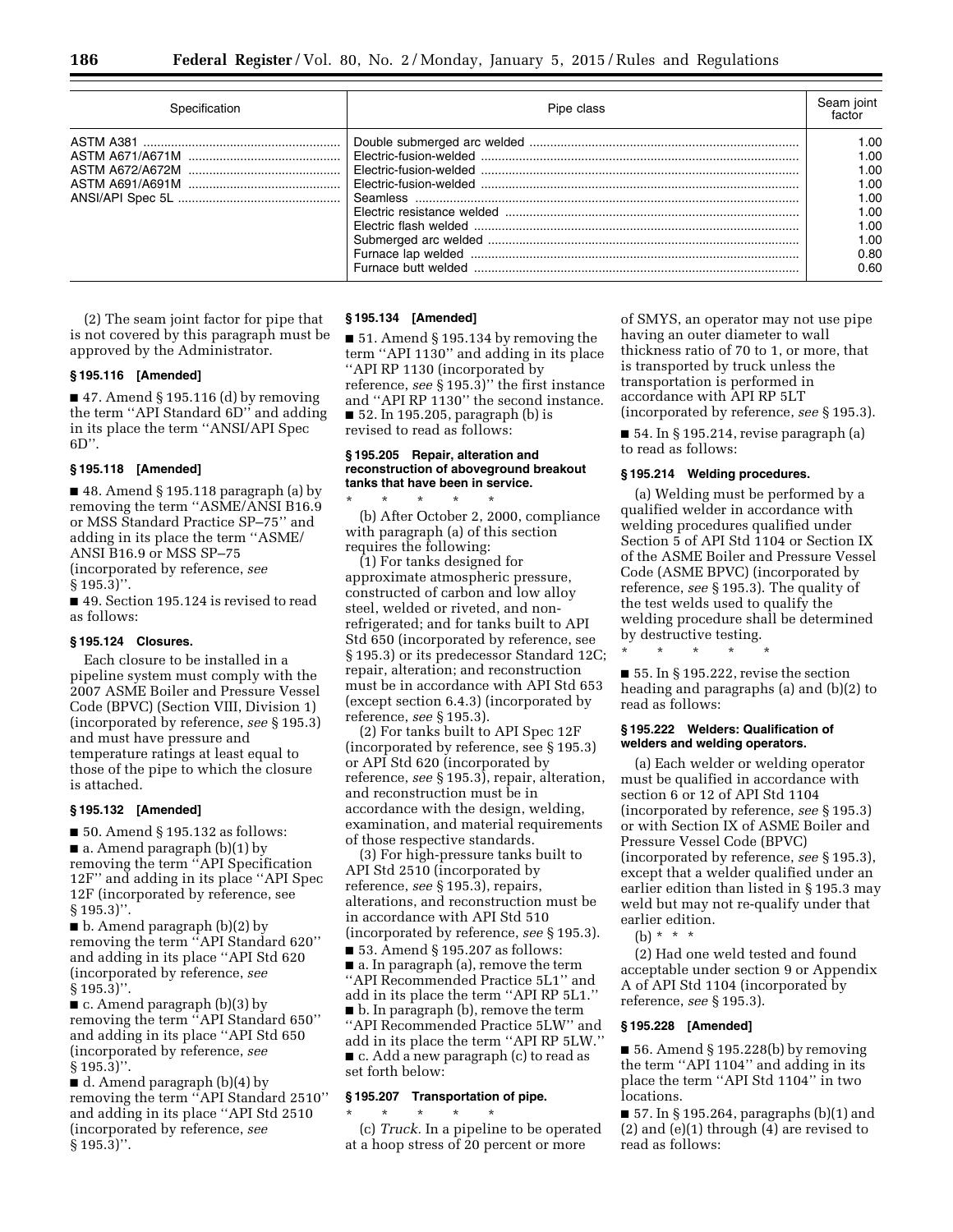**§ 195.264 Impoundment, protection against entry, normal/emergency venting or pressure/vacuum relief, for aboveground breakout tanks.** 

\* \* \* \* \*

(b) \* \* \*

(1) For tanks built to API Spec 12F, API Std 620, and others (such as API Std 650 (or its predecessor Standard 12C)), the installation of impoundment must be in accordance with the following sections of NFPA–30 (incorporated by reference, *see* § 195.3);

(i) Impoundment around a breakout tank must be installed in accordance with section 22.11.2; and

(ii) Impoundment by drainage to a remote impounding area must be installed in accordance with section 22.11.1.

(2) For tanks built to API Std 2510 (incorporated by reference, see § 195.3), the installation of impoundment must be in accordance with section 5 or 11 of API Std 2510.

- $*$  \*
- (e) \* \* \*

(1) Normal/emergency relief venting installed on atmospheric pressure tanks built to API Spec 12F must be in accordance with section 4 and Appendices B and C of API Spec 12F (incorporated by reference, see § 195.3).

(2) Normal/emergency relief venting installed on atmospheric pressure tanks (such as those built to API Std 650 or its predecessor Standard 12C) must be in accordance with API Std 2000 (incorporated by reference, *see* § 195.3).

(3) Pressure-relieving and emergency vacuum-relieving devices installed on low-pressure tanks built to API Std 620 must be in accordance with Section 9 of API Std 620 (incorporated by reference, see § 195.3) and its references to the normal and emergency venting requirements in API Std 2000 (incorporated by reference, *see* § 195.3).

(4) Pressure and vacuum-relieving devices installed on high-pressure tanks built to API Std 2510 must be in accordance with sections 7 or 11 of API Std 2510 (incorporated by reference, *see*  § 195.3).

■ 58. Section 195.307 is revised to read as follows:

## **§ 195.307 Pressure testing aboveground breakout tanks.**

(a) For aboveground breakout tanks built to API Spec 12F (incorporated by reference, *see* § 195.3) and first placed in service after October 2, 2000, pneumatic testing must be performed in accordance with section 5.3 of API Spec 12 F.

(b) For aboveground breakout tanks built to API Std 620 (incorporated by reference, *see* § 195.3) and first placed

in service after October 2, 2000, hydrostatic and pneumatic testing must be performed in accordance with section 7.18 of API Std 620.

(c) For aboveground breakout tanks built to API Std 650 (incorporated by reference, *see* § 195.3) and first placed in service after October 2, 2000, testing must be performed in accordance with Sections 7.3.5 and 7.3.6 of API Standard 650.

(d) For aboveground atmospheric pressure breakout tanks constructed of carbon and low alloy steel, welded or riveted, and non-refrigerated; and tanks that are returned to service after October 2, 2000, and are built to API Std 650 (incorporated by reference, *see* § 195.3) or its predecessor Standard 12C; the necessity for the hydrostatic testing of repair, alteration, and reconstruction is covered in Section 12.3 of API Std 653.

(e) For aboveground breakout tanks built to API Std 2510 (incorporated by reference, *see* § 195.3) and first placed in service after October 2, 2000, pressure testing must be performed in accordance with 2007 ASME Boiler and Pressure Vessel Code (BPVC) (Section VIII, Division 1 or 2).

■ 59. Section 195.405 is revised to read as follows:

### **§ 195.405 Protection against ignitions and safe access/egress involving floating roofs.**

(a) After October 2, 2000, protection provided against ignitions arising out of static electricity, lightning, and stray currents during operation and maintenance activities involving aboveground breakout tanks must be in accordance with API RP 2003 (incorporated by reference, *see* § 195.3), unless the operator notes in the procedural manual (§ 195.402(c)) why compliance with all or certain provisions of API RP 2003 is not necessary for the safety of a particular breakout tank.

(b) The hazards associated with access/egress onto floating roofs of inservice aboveground breakout tanks to perform inspection, service, maintenance, or repair activities (other than specified general considerations, specified routine tasks or entering tanks removed from service for cleaning) are addressed in API Pub 2026 (incorporated by reference, see § 195.3). After October 2, 2000, the operator must review and consider the potentially hazardous conditions, safety practices, and procedures in API Pub 2026 for inclusion in the procedure manual  $(S 195.402(c))$ .

 $\blacksquare$  60. In § 195.432, revise paragraphs (b) and (c) to read as follows:

# **§ 195.432 Inspection of in-service breakout tanks.**

\* \* \* \* \*

(b) Each operator must inspect the physical integrity of in-service atmospheric and low-pressure steel above-ground breakout tanks according to API Std 653 (except section 6.4.3, *Alternative Internal Inspection Interval*) (incorporated by reference, *see* § 195.3). However, if structural conditions prevent access to the tank bottom, its integrity may be assessed according to a plan included in the operations and maintenance manual under § 195.402(c)(3). The risk-based internal inspection procedures in API Std 653, section 6.4.3 cannot be used to determine the internal inspection interval.

(1) Operators who established internal inspection intervals based on risk-based inspection procedures prior to March 6, 2015 must re-establish internal inspection intervals based on API Std 653, section 6.4.2 (incorporated by reference, *see* § 195.3).

(i) If the internal inspection interval was determined by the prior risk-based inspection procedure using API Std 653, section 6.4.3 and the resulting calculation exceeded 20 years, and it has been more than 20 years since an internal inspection was performed, the operator must complete a new internal inspection in accordance with § 195.432(b)(1) by January 5, 2017.

(ii) If the internal inspection interval was determined by the prior risk-based inspection procedure using API Std 653, section 6.4.3 and the resulting calculation was less than or equal to 20 years, and the time since the most recent internal inspection exceeds the re-established inspection interval in accordance with § 195.432(b)(1), the operator must complete a new internal inspection by January 5, 2017.

(iii) If the internal inspection interval was not based upon current engineering and operational information (*i.e.,* actual corrosion rate of floor plates, actual remaining thickness of the floor plates, etc.), the operator must complete a new internal inspection by January 5, 2017 and re-establish a new internal inspection interval in accordance with § 195.432(b)(1).

(2) [Reserved]

(c) Each operator must inspect the physical integrity of in-service steel aboveground breakout tanks built to API Std 2510 (incorporated by reference, see § 195.3) according to section 6 of API Std 510 (incorporated by reference, *see*  § 195.3).

\* \* \* \* \*